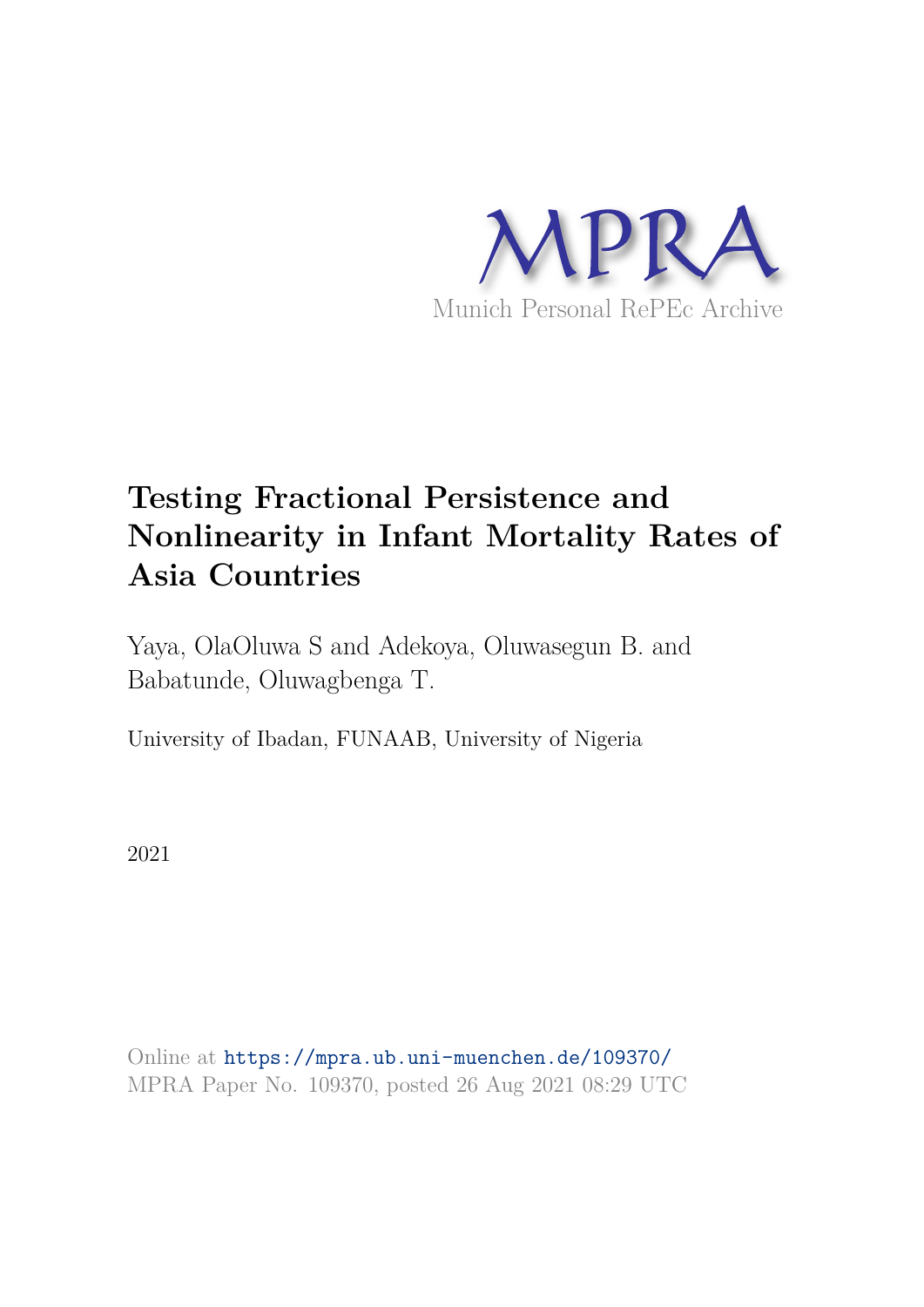# **Testing Fractional Persistence and Nonlinearity in Infant Mortality Rates of Asia Countries**

#### **OlaOluwa S. Yaya**

Economic and Financial Statistics Unit, Department of Statistics, University of Ibadan, Ibadan, Nigeria & Honorary Research Fellow, ILMA University, Karachi, Pakistan [os.yaya@ui.edu.ng](mailto:os.yaya@ui.edu.ng) 

#### **Oluwasegun B. Adekoya**

Department of Economics, Federal University of Agriculture, Abeokuta, Nigeria Email address: [adekoyaob@gmail.com](mailto:adekoyaob@gmail.com) 

#### **Oluwagbenga T. Babatunde**

Department of Statistics, University of Nigeria, Nsukka, Nigeria Email address: [babatundegbenge03@gmail.com](mailto:babatundegbenge03@gmail.com) 

#### **ABSTRACT**

The infant mortality rates in 45 Asian countries (1960-2018), obtained from the Federal Reserve Bank of St. Louis database, are investigated using the I(d) framework, which allows for simultaneous estimation of the degree of persistence and nonlinearities in infant mortality rates as well as their growth rates. A high degree of persistence in the decreases of mortality rate is found with nonlinear evidence in the majority of the cases, confirming nonlinear dynamics of mortality rates. In the growth of mortality rates, we find ten countries (Armenia, Indonesia, Israel, Japan, Kuwait, Myanmar, Saudi Arabia, Sri Lanka, Thailand, and UAE) with evidence of mean reversion. Health management in those listed countries needs to kick start interventions that improve the survival rates of infants.

**Keywords:** Infant mortality rate; Death rate; Fractional persistence; Nonlinearity; Asia **JEL Classifications:** C22, C40, D60

# **1. Introduction**

Infant mortality rate (IMR), the ratio of deaths among children aged less than one year

to a thousand, reflects the socio-economic and environmental conditions of the health

of mothers and infants in a particular region. This also determines the effectiveness of

health systems in such areas of the globe. Factors such as mothers' health, the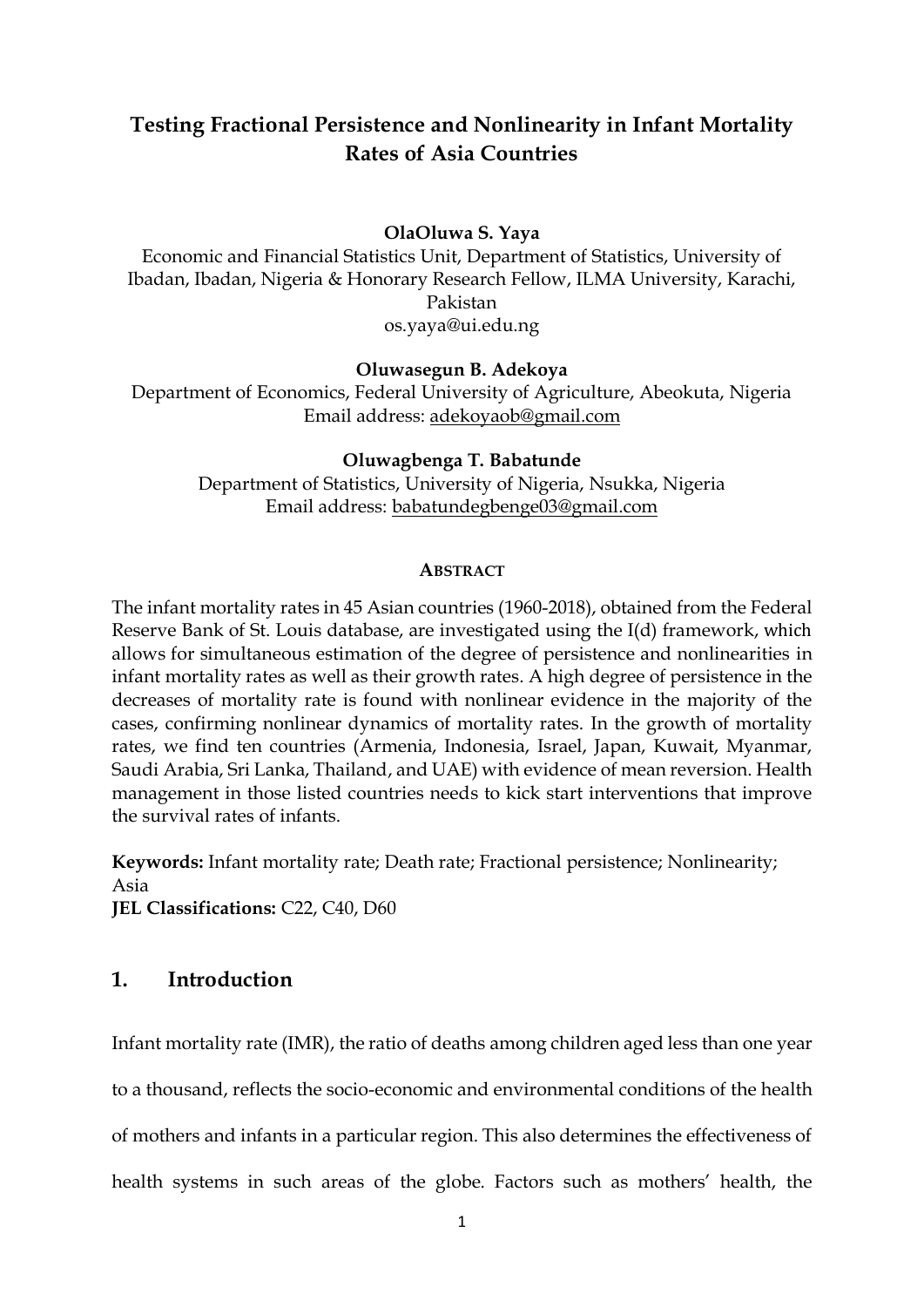possibility of preterm birth and birth weight, quality of antenatal, childbirth care, and infant feeding practices all contribute to yearly infant mortality level. One of the sustainable development goals (SDGs) for a child's health is to reduce infant mortality to 12 deaths or fewer per 1000 live births by 2030, and this is being achieved by many nations (OECD/World Health Organization, 2018). Thus, as the global health agenda broadens, there arise up-to-date, accurate measures of mortality for predicting life expectancy at birth, which is needed for policy decisions. IMR measures also inform regional convergence between death rates in countries with similar economic growth as it translates to the provision of health facilities in such regions. IMR also depicts stagnation or reversal in mortality (Wang et al., 2017).

The United Nations Children Emergency Fund (UNICEF), the World Bank, the World Health Organization (WHO), the United Nations Population Division (UNDP), and the United Nations Interagency Group for Child Mortality Estimation (UNIGME) formed an ally in 2004 to foster cooperation towards the production of child mortality data sets and monitor the progress of child mortality and survivals across countries (You et al., 2015). The UNIGME relies on estimates obtained from survey data, using common statistical methods across countries to compute child mortality in the interest of comparability.<sup>1</sup>

 In Asia, the average IMR among the lower middle and lower-income class countries are about 30 deaths based on 2016 data sets. Many upper-middle income class countries in Asia have reached the SDG goal, reporting an average IMR of 11.5

 $\overline{a}$ 

<sup>&</sup>lt;sup>1</sup>Neonatal mortality rate (NMR), infant mortality rate (IMR, under-5 mortality rate (U5MR) and mortality among children age 5-14 years. Details of the statistical methods are found in Alkema and New (2014) and Alexander and Alkema (2018).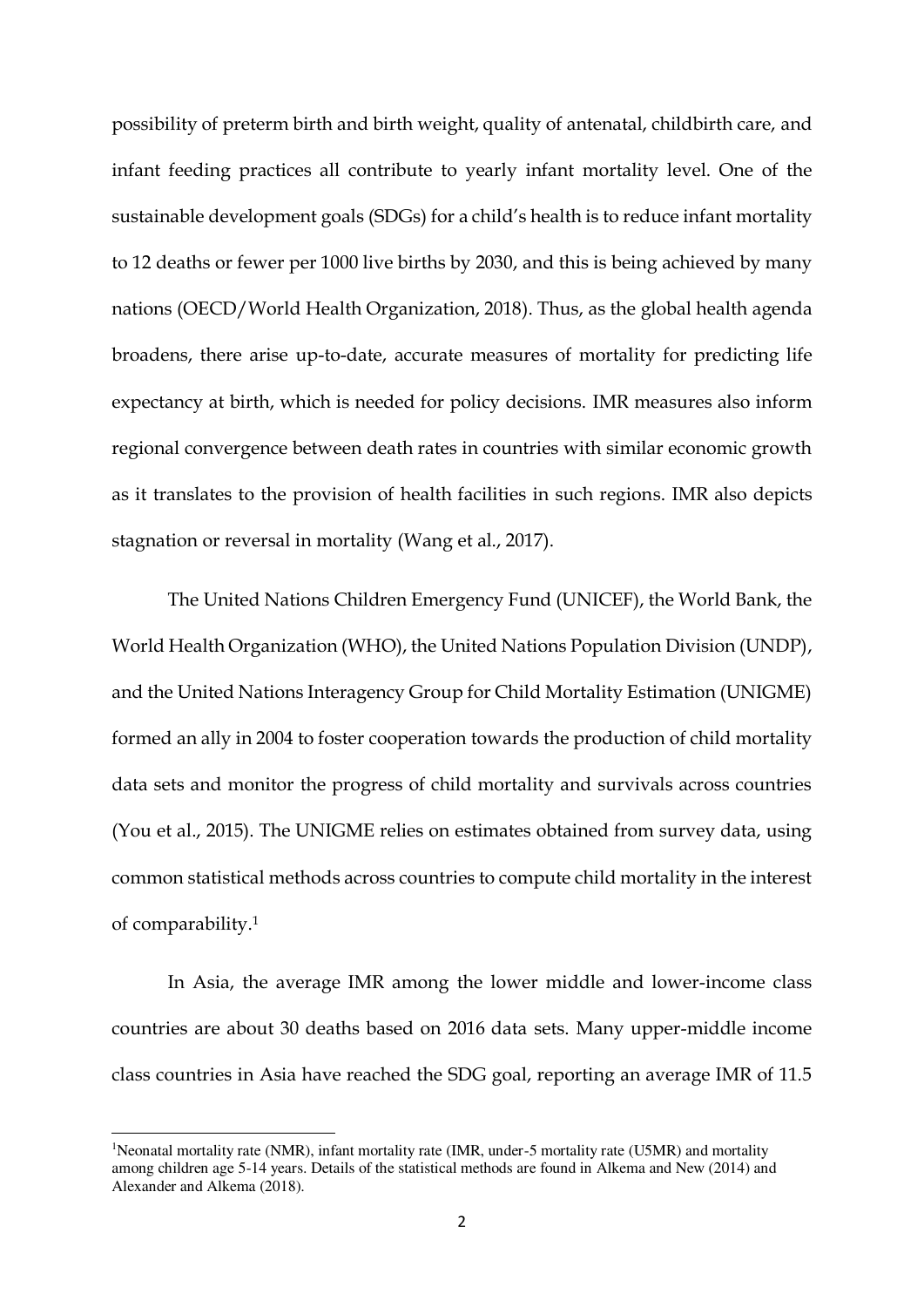deaths per 1000 live births. For instance, IMRs are lower among eastern countries such as Hong Kong, China, Japan, Singapore, and Korea, while more than half of the countries in Asia present IMRs higher than the target (OECD/World Health Organization, 2018). According to World Health Organization, the global IMR has decreased from 65 to 29 deaths per 1000 live births between 1999 and 2018, with a decrease in the annual infant deaths from 8.7 million to 4.0 million within the same period.

 IMRs are time structured, and their analysis is expected to be based on methods in time series analysis. Such time structured series often possess a certain degree of persistence that determines the degree of integration of the series. An integrated series of order 1 (say I(1) series) requires first difference series transformation for it to produce stable/equilibrium series (i.e. I(0)), which is the growth series of the IMRs. The unit integration is too restrictive since time series are generally I(d) in which d is some fractional values that depend on the time series. A very serious assumption in time series is to impose stationary I(0) errors, and stationary IMRs implies such that shocks to IMRs will have temporary effects, with the permanent effect of shocks when IMRs are nonstationary I(1) or I( $d > 1$ ). In this case, if the IMRs are decreasing as expected, induced shocks on IMRs, which further make the series persist indefinitely, are expected when the health status of infants in those countries improves on an annual basis. Meanwhile, IMRs are mean-reverting [i.e.  $I(0 \le d \le 1)$ ] if the series change their decreasing path or remain stagnant for a specified period. This applies to the growth rate of IMR, which in this case is the first series unit differencing. An anti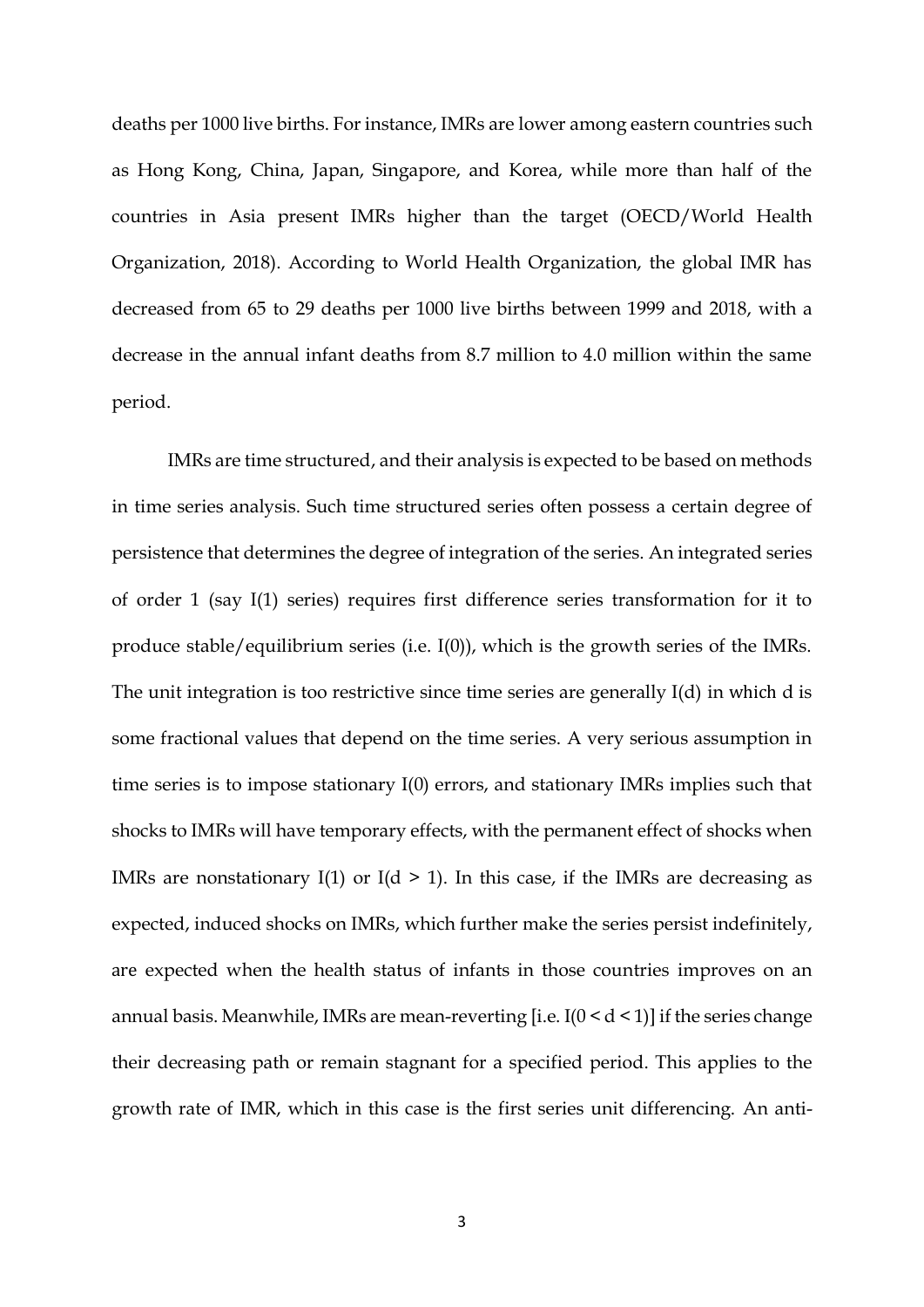persistence IMR growth rate series implies strong negative growth of infant mortality as expected from any IMR from a country with a good child health policy.

 The Lee-Carter mortality model (Lee and Carter, 1992) assumes linear dynamics of mortality rates and this model has been challenged in Hill et al. (1999), Booth et al. (2002), Booth (2006), and Shang et al. (2011). These studies emphasize the mortality forecasts, having considered the nonlinearity factor in the generating process of the mortality series.

 The present study is invariant to the existing literature on time series analysis of mortality rates. It investigates the time dependencies of IMR in Asia. A study of this nature is crucial as it has serious implications for life expectancy. Whether the expected life span of infants would revolve around a cycle, improve, or otherwise depend on the established degree of persistence. Also, thorough knowledge of the trending behavior of IMR in the Asian region is crucial for determining the level of financial commitment to public health and the socio-economic attributed to the same sector. Thus, we employ the fractional persistence approach in both linear and nonlinear frameworks to achieve this objective. The nonlinear specification is based on the method developed in Cuestas and Gil-Alana (2016), using Chebyshev polynomial in time as the nonlinear deterministic term. Originally, Robinson (1994) earlier proposes the linear version of the fractional integration model, which is extended to the nonlinear deterministic setup in Cuestas and Gil-Alana (2016). The study offers the possibility of estimating the fractional integration and nonlinearity parameters jointly in the IMRs in a unified treatment.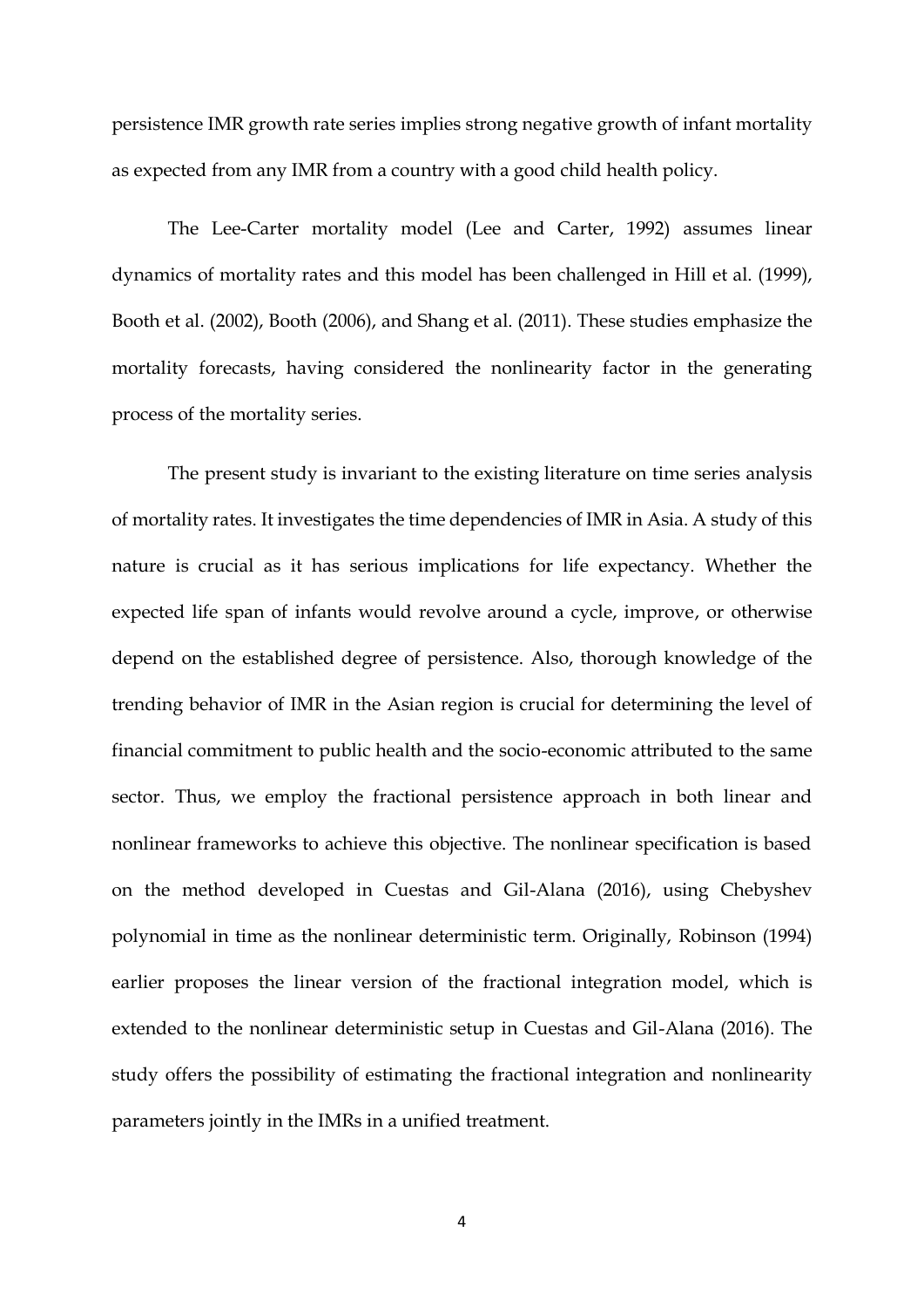The remainder part of the paper is structured as follows: Section 2 presents the time series econometric method applied in the paper. Section 3 presents the data sets and empirical findings, while Section 4 concludes the paper.

# **2. Methodological framework**

#### *2.1. Linear model*

Conventional practice in the linear modelling of trending time series follows the function given as:

$$
y_t = \beta_0 + \beta_1 t + x_t, \qquad t = 1, 2, ..., \qquad (1)
$$

where, for the sake of this study,  $y_t$  denotes infant mortality rate, and  $x_t$  denotes the detrended disturbance term. The parameter  $\beta_1$  is the trend coefficient that measures the average reduction (yearly) in the mortality rate. Expectedly,  $\beta_1$  should be significant and negative. However, making valid and accurate statistical inferences  $\beta_1$ requires valid statistical inference about  $\,\beta_{\rm l}$  in Eq. (1); it is vital to correctly determine the exact structure of the disturbance term,  $x_t$ . Thus, the integration order of  $x_t$  must be significantly zero (i.e.,  $x_t \approx I(0)$ ), which suggests that the observations are not dependent. At most, the observations should exhibit weak dependence, such as the one expressed through the first-order Autoregressive (AR(1)) process as shown thus:

$$
x_t = \varphi x_{t-1} + \varepsilon_t, \qquad t = 1, 2, ..., \tag{2}
$$

where ׀*φ*׀ less than one and *εt* follow the white noise process.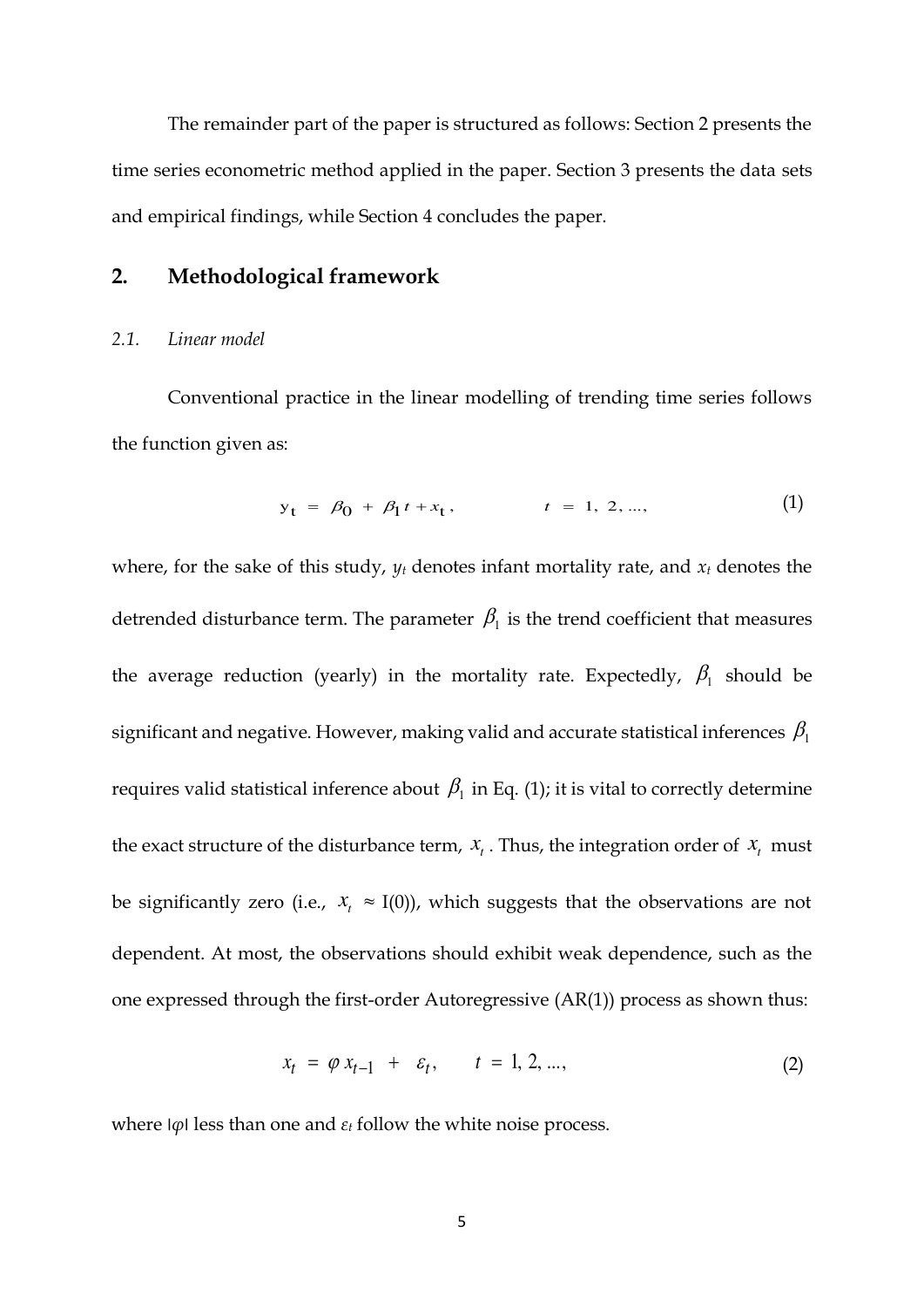However, the test statistic is likely to suffer from the problem of size distortions when the null hypothesis that  $\beta_1$  equals zero is tested against its alternative of  $\beta_1$  less than zero. If the coefficient of the autoregressive component,  $\varphi$  in Eq. (2) tends towards unity (see Park and Mitchell, 1980; Woodward and Gray, 1993). Therefore, the way to correct this is to make *φ* equal to one, thereby making the process to be integrated into the first order (i.e.  $x_t \approx I(1)$ ). Then, this makes the statistical inference to be stationary having been subjected to primary differences, i.e.  $x_t - x_{t-1}$ . Combining Eqs. (1) and (2) when  $\varphi$  equals one gives:

$$
(1-B) yt = \beta1 + xt; \t\t t = 1, 2, ..., \t\t (3)
$$

where *B* is the lag operator  $(Bx_t = x_{t-1})$ .<sup>2</sup>

 $\overline{a}$ 

To this end, a time series  $\{x_t, t = 0, \pm 1, ...\}$  is defined to be integrated of order *d*, represented by  $I(d)$  if:

$$
(1-B)^{d} x_{t} = u_{t}, \t t = 1, 2, ..., \t(4)
$$

with  $u_t \approx I(0)$ ), (see Granger and Joyeux, 1980; Hosking, 1981). The binomial representation of the expression on the left-hand side of Eq. (4) is given as:

$$
(1-B)^d = \frac{d}{\sum_{j=0}^{d}} \binom{d}{j} (-1)^j B^j = 1 - dB + \frac{d(d-1)}{2} B^2 - \dots,
$$
 (5)

where the value of *d* determines the degree of association among observations in a distant time.

<sup>2</sup>Vogelsang (1998) constructed a t-statistic based on (3) in the presence of serial correlation.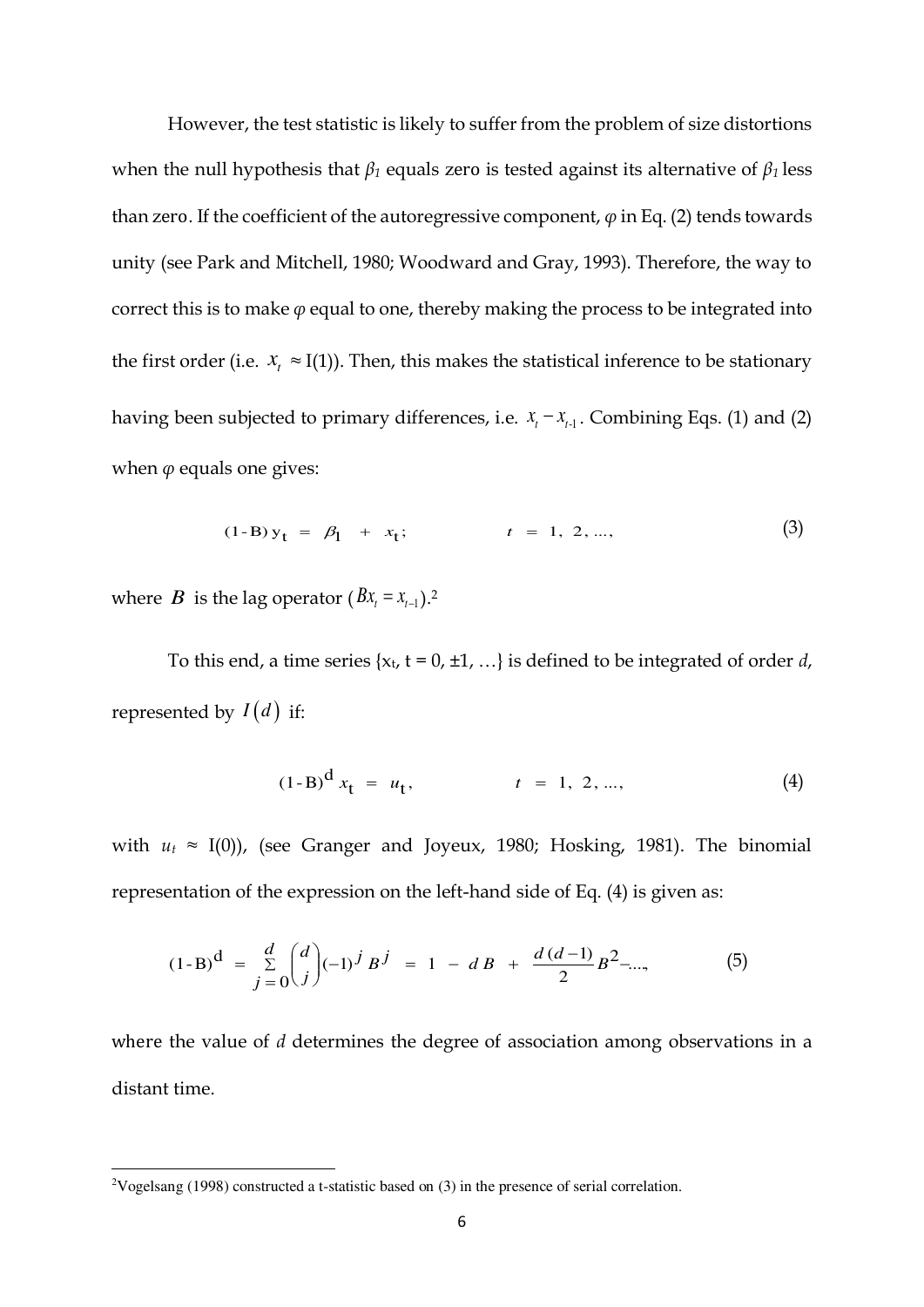A higher *d* value suggests a stronger association. Furthermore, the fractional parameter *d* is notable for the determination of the level of persistence of the time series being considered. A short memory process is inferred if *d* equals zero (i.e.,  $u_t = x_t = I(0)$ , although it could also imply a weak AR process sometimes. Mean reversion and covariance stationarity hold if d is greater than zero and less than 0.5, indicating that the effect of shocks will last longer than the case of  $I(0)$  before it disappears. If d is equal to or greater than 0.5 and less than one, the process becomes nonstationary mean-reverting. In other words, it still exhibits mean reversion but loses its covariance stationary property. The implication of this is that although shocks will disappear in the long run, it will be slow. The last scenario is when d is equal to or greater than one, which implies a non-mean reversion. In this case, the effect of the shocks is not transitory but permanent, unless strong policy measures are undertaken to restore normalcy.

#### *2.2. Nonlinear model*

Meanwhile, the literature has convincingly revealed that mortality rates often exhibit nonlinear dynamic trend patterns (see Hill et al., 1999; Booth et al., 2002; etc.). Hence, Eq. (1) is transformed into a nonlinear form as developed by Cuestas and Gil-Alana (2016):

$$
y_t = f(\theta; t) + x_t, \qquad t = 1, 2, ... \tag{6}
$$

where the nonlinear function, which relies on the unknown parameter vector *θ* with m-dimension, is captured by  $f(.)$ .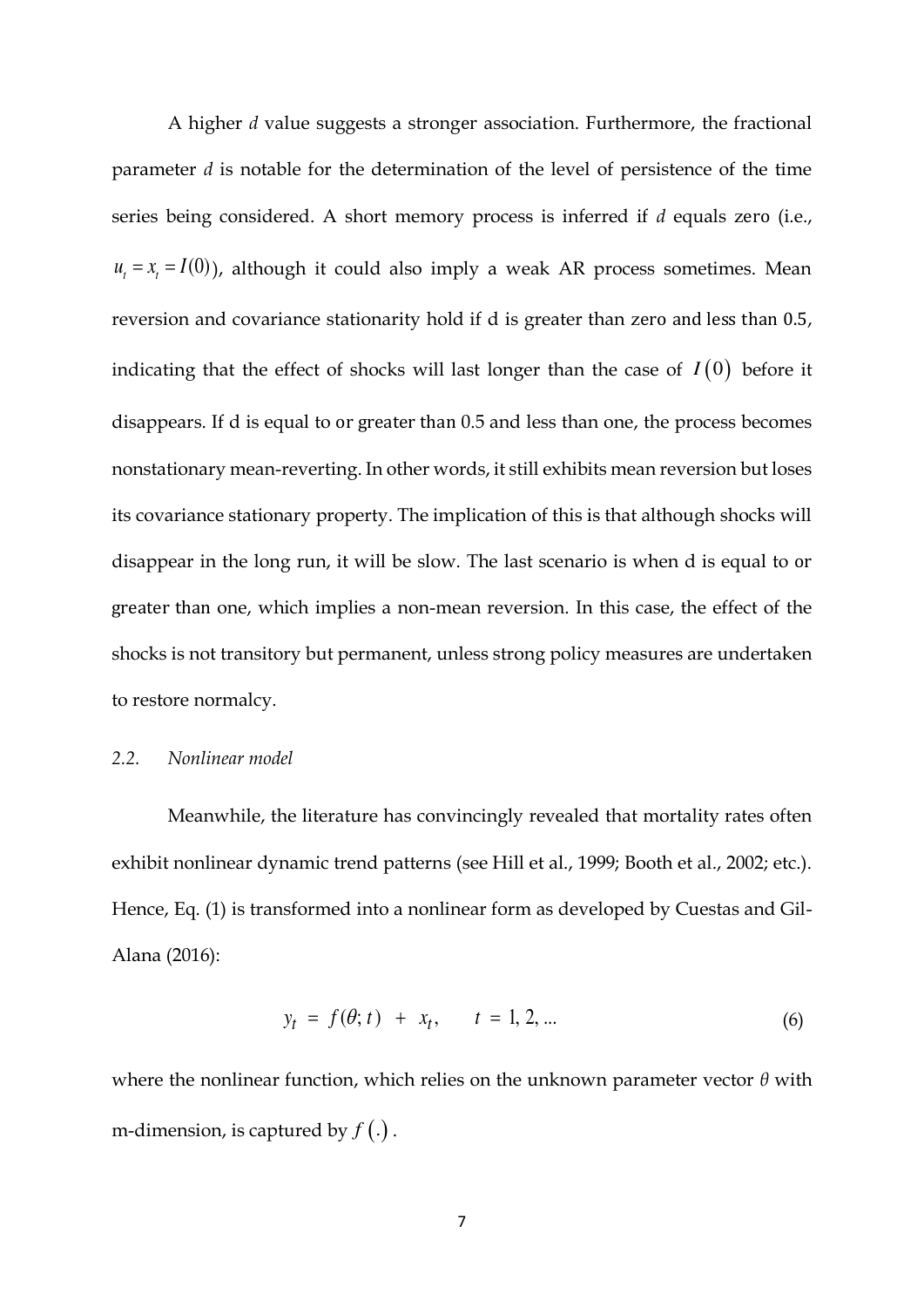Accordingly, the proposed trend function depends on the Chebyshev polynomials in time whose performance in fractionally integrated frameworks cannot be underplayed. Eq. (6) is therefore re-expressed as:

$$
y_{t} = \sum_{i=0}^{m} \beta_{i} P_{i,T}(t) + x_{t}, \quad t = 1, 2, ..., \tag{7}
$$

where *T* denotes the sample size; and *m* is the Chebyshev polynomial order given as:

$$
P_{0,T}(t) = 1,\t\t(8)
$$

and

$$
P_{i,T}(t) = \sqrt{2} \cos(i \pi (t - 0.5)/T), \qquad t = 1, 2, ..., T; \qquad i = 1, 2, ...
$$
\n(9)

as explored in Cuestas and Gil-Alana (2016).

The degree of nonlinearity is deducted from the value of *m,* such that a higher value of *m* denotes a higher nonlinear structure. Specifically, if m equals zero, then only an intercept is contained in the model. If *m* equals one, both intercept and a linear trend are contained in the model, thereby reverting to the linear model in Eq. (1). That the value of *m* is greater than one (i.e., *m* > 1) makes the model nonlinear. Cuestas and Gil-Alana (2016) argue that *m* equals three is not enough to infer the nonlinear dynamics of the model. Hence, we consider only the second- and third-order polynomial degrees to judge nonlinearity in this study.

#### *2.3. Methods of estimation*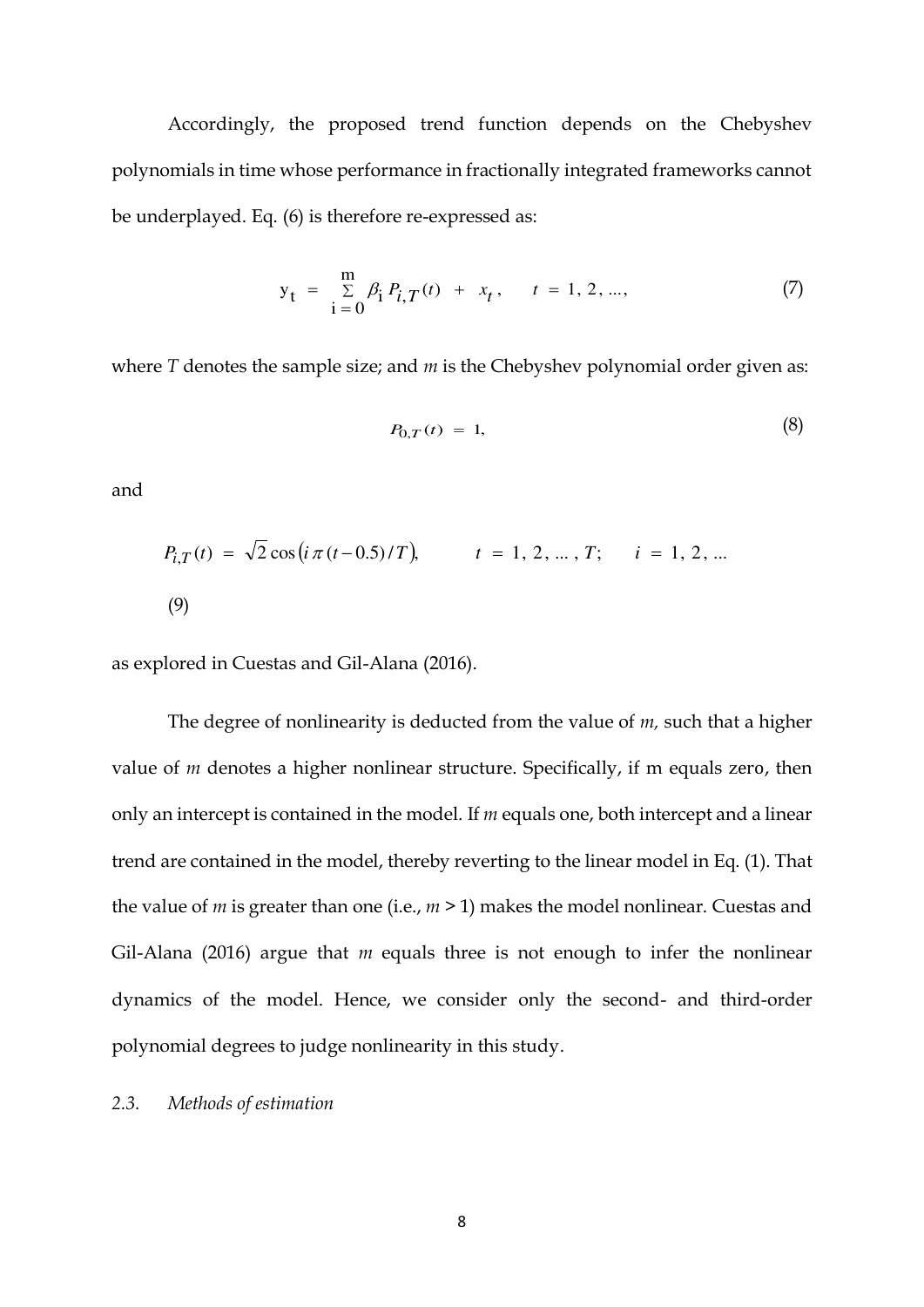For the linear model, the fractional parameter *d* following Eqs. (1) and (4) are estimated using the Lagrange Multiplier (LM) approach of Robinson (1994) in line with the Whittle function in the frequency domain. For any range of values of *d,* the null hypothesis tested by this method is:

$$
H_o: d = d_o,
$$
 (10)

The test statistic is computed as:

$$
\hat{\mathbf{R}} = \left(\frac{\mathbf{T}}{\hat{A}}\right)^{1/2} \frac{\hat{a}}{\hat{\sigma}^2},\tag{11}
$$

where

$$
\hat{\mathbf{a}} = -\frac{2\pi}{T} \sum_{j}^{*} \psi(\lambda_j) g(\lambda_j; \hat{\tau})^{-1} I_{\hat{u}}(\lambda_j), \tag{12}
$$

$$
\hat{A} = \frac{2}{T} \left\{ \sum_{j}^{*} \psi(\lambda_j) \psi(\lambda_j) - \sum_{j}^{*} \psi(\lambda_j) \hat{\varepsilon}(\lambda_j) \left[ \sum_{j}^{*} \hat{\varepsilon}(\lambda_j) \hat{\varepsilon}(\lambda_j) \right]^{-1} \sum_{j}^{*} \hat{\varepsilon}(\lambda_j) \psi(\lambda_j) \right\} \tag{13}
$$

with

$$
\psi(\lambda_j) = \log \left| \sin \frac{\lambda_j}{2} \right|, \qquad \lambda_j \frac{2\pi j}{T}.
$$
 (14)

and

$$
\hat{\varepsilon}(\lambda_j) = \arg\min_{\tau} \sigma^2(\tau), \qquad (15)
$$

 \* as used in Eqs. (12) and (13) refer to all bounded discrete frequencies in the spectrum. Due to the white noise process  $u_t$  and  $Var(u_t) = \sigma^2$ , then the spectral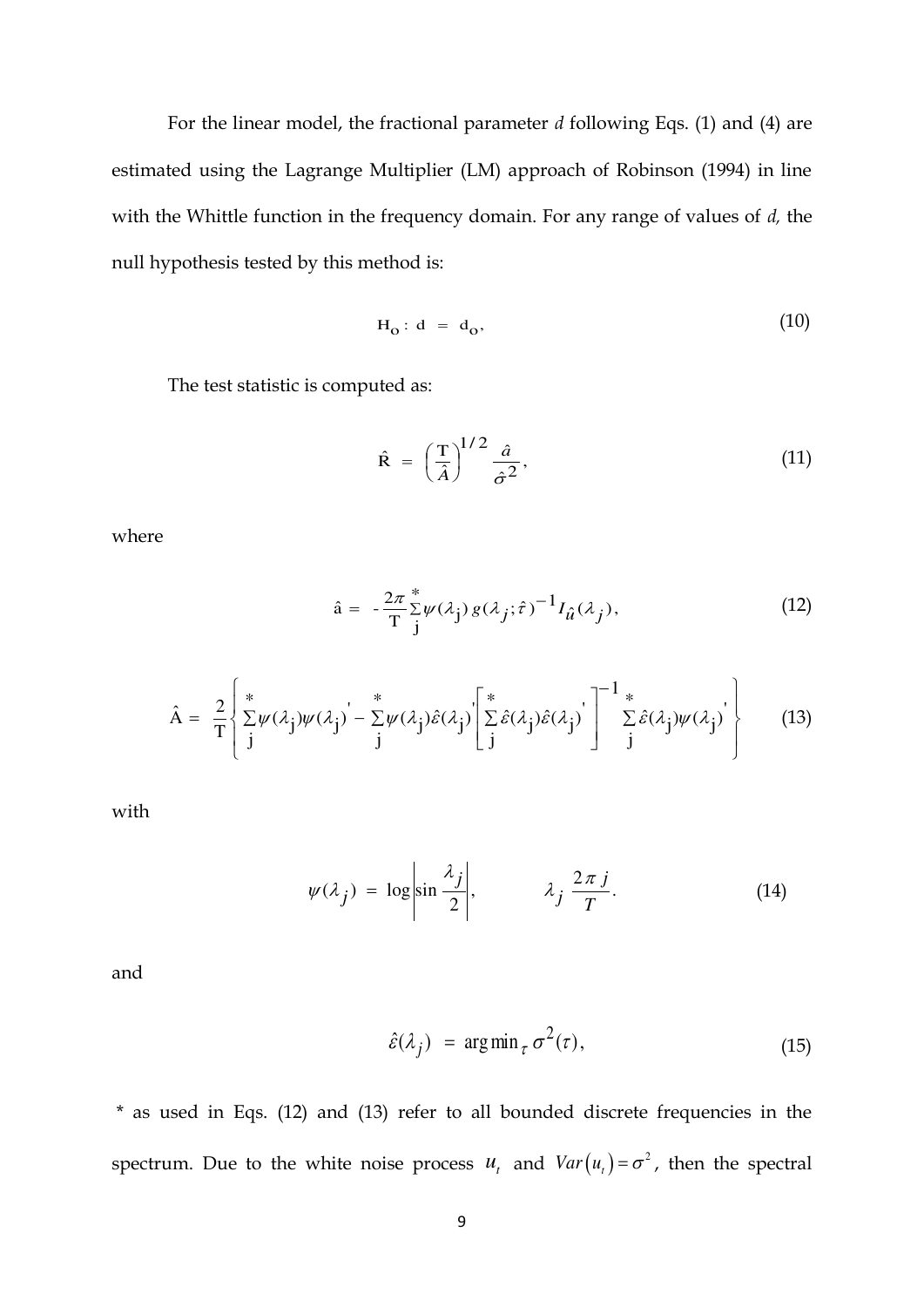density function of  $u_t$  becomes  $\frac{\sigma^2}{2\sigma^2}$ 2 σ  $\frac{1}{\pi}$ . Also, *g* (.) in Eq. (12) becomes equal to one, and  $\hat{\varepsilon}(\lambda_j)$ = 0. In addition, Robinson (1994) shows that if a very mild regularity condition is assumed. If it is up to second-order moments, then:

$$
\hat{\mathbf{R}} \to_{\mathbf{d}} \chi_1^2 \tag{16}
$$

as  $T \rightarrow \infty$ .

 Moreover, the above method is modified by Cuestas and Gil-Alana (2016) to incorporate nonlinearity, which leads to the replacement of Eq. (1) by Eq. (7). The combination of Eqs. (4) and (7), therefore, yields:

$$
y_{t}^{*} = \sum_{i=0}^{m} \beta_{i} P_{i,T}^{*}(t) + x_{t}, \quad (1 - B)^{d} x_{t} = u_{t}, \quad t = 1, 2, ..., \tag{17}
$$

where  $y_t^* = (1 - B)^d y_t$ ; and  $P_{i, Tt}^*(t) = (1 - B)^d P_{iT}(t)$ ,  $d_{i,Tr}^{*}(t) = (1 - B)^{d} P_{i}^{T}(t)$ , thus, making  $u_t$  in Eq. (17) to follow the I(0) process. Following Cuestas and Gil-Alana (2016), the value of *θ* in Eqs. (7) and (17) is obtained using the least square methods.

# **3. Data and Empirical Results**

Infant mortality rate data sets for 45 Asian countries are analyzed in this paper. These data sets are retrieved from the Federal Reserve Bank of St Louis Economic Research Division database website at https://fred.stlouisfed.org. The countries considered are Afghanistan, Armenia, Azerbaijan, Bahrain, Bangladesh, Bhutan, Brunei, Cambodia, China, India, Indonesia, Iran, Iraq, Israel, Japan, Jordan, Kazakhstan, Korea, Kuwait, Kyrgyzstan, Laos, Lebanon, Malaysia, Maldives,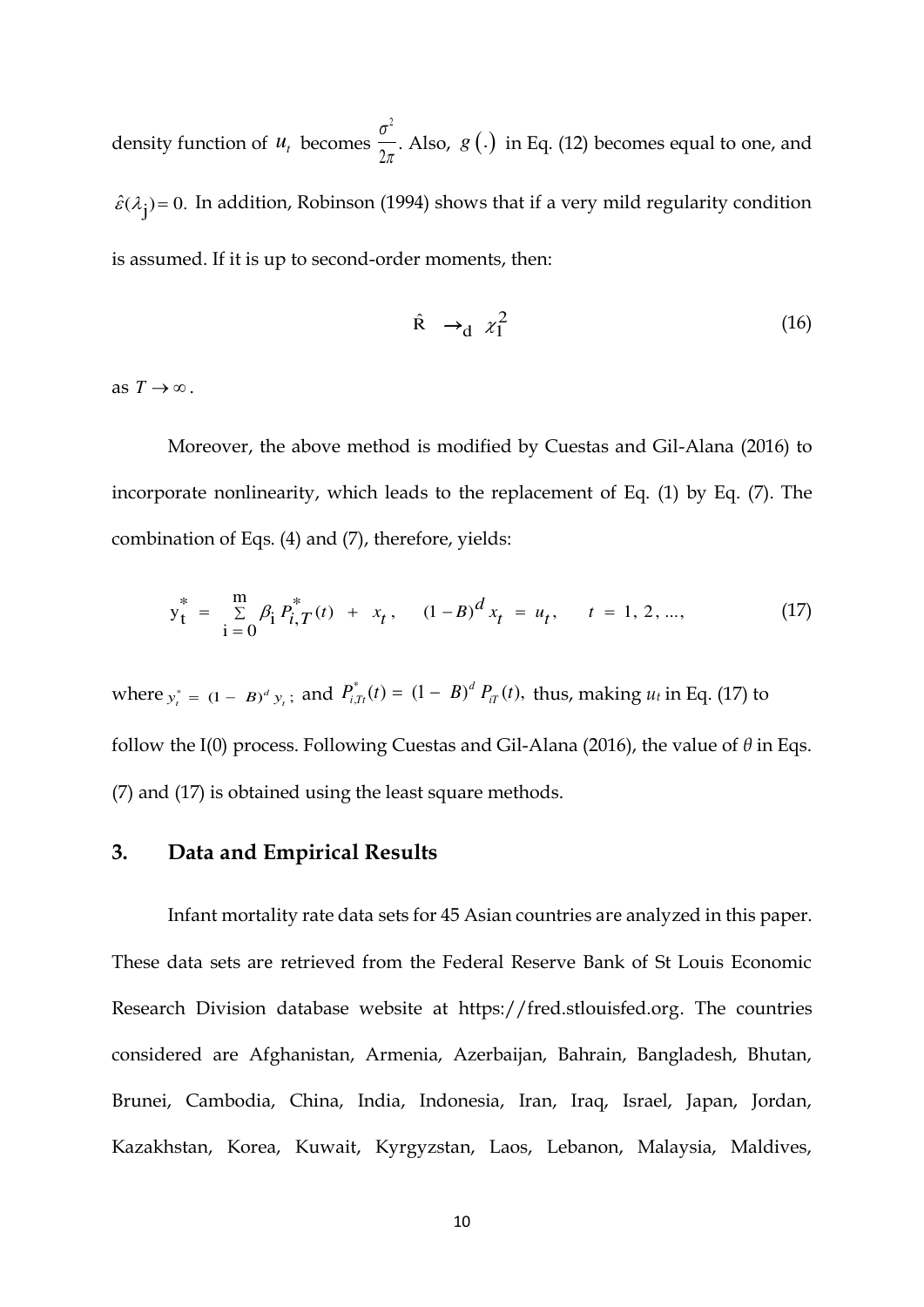Mongolia, Myanmar, Nepal, Oman, Pakistan, Palestinian, Philippine, Qatar, Saudi Arabia, Singapore, Sri Lanka, Syria, Tajikistan, Thailand, Timor-Leste, Turkey, Turkmenistan, UAE, Uzbekistan, Vietnam, and Yemen (see Table 1).

Table 1 presents the sample periods of each country's IMR, with starting and ending IMR for each country's case as well as the percentage reduction in IMR over the historical period. The countries have different starting periods with the most extended series having samples beginning in 1960, and the shortest series having samples beginning in 1985. By looking at the starting IMRs, Brunei presents the lowest IMR in 1983 (0.0116), and its IMR as of 2018 is 0.0098, ranking 17th among other Asian countries in terms of lower IMR in that year. Yemen presents an IMR of 0.2794 in 1962, of the lowest rank in that year; this country is able to lower its IMR to 0.0429 in 2018, ranking 42<sup>nd</sup> in that year. The percentage reductions are computed for each country and ranked to determine the best-performing country's IMR over the years; these results are presented in the last column of Table 1. Brunei, with the lowest initial IMR in 1983, indicates the lowest percentage reduction in IMR (15.5%) compared to other Asian countries' IMRs, while Maldives indicates the highest percentage reduction in IMR (96.5%) over the period from 1964 to 2018. Based on the percentage reduction, we have the five countries with the slow growth of IMRs, namely Brunei (15.5%), Korea (50.5%), Turkmenistan (62.4%), the Philippines (66.2%), and Pakistan (69.2%), while other highly developed Asian nations such as China, Japan, Saudi Arabia, and Singapore have reduced their IMRs to about 90% and above.

#### **PUT TABLE 1 AROUND HERE**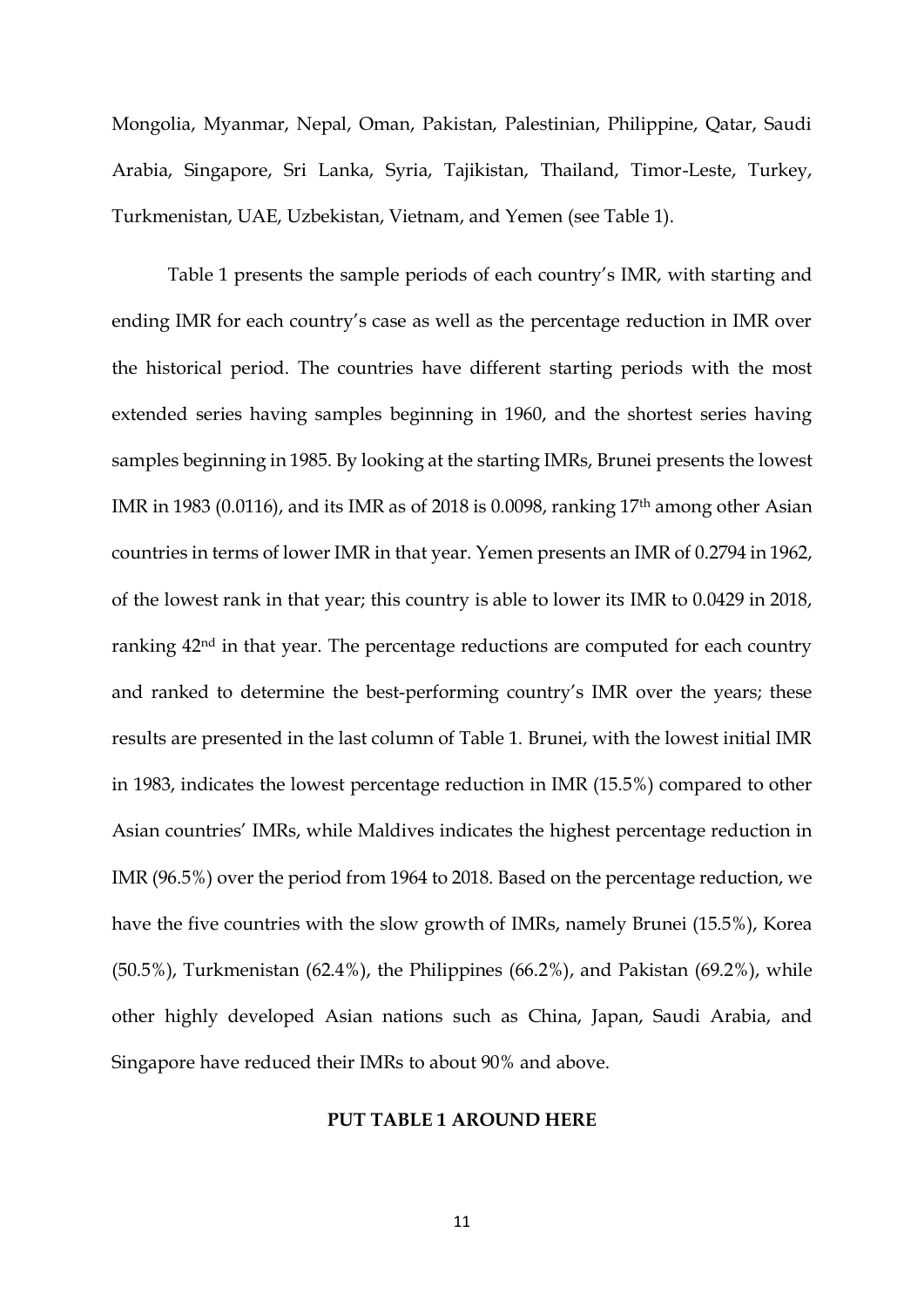Since IMRs evolve as a nonlinear decreasing series, we consider a model in Eq. (17) for the analysis of the time series persistence and nonlinearity properties. The fractional integration framework, as earlier described allows model intercept  $\beta_0$  and nonlinear parameters of order 3 (  $\beta_1$  ,  $\beta_2$  and  $\,\beta_3$  ), with the significance of at least one of the nonlinear parameters implying nonlinear dynamics of IMR. The results are presented in Table 2. Even though Cuestas and Gil-Alana (2016) and Yaya and Gil-Alana (2020) have noted the dominance of persistence over nonlinearity property when both properties are investigated simultaneously, these are bound to happen in occasional cases. In the results in Table 2, a few cases of insignificant IMRs are Bahrain, India, Israel, Kazakhstan, Kyrgyzstan, Laos, Qatar, Syria, Thailand, and Turkmenistan. The estimates of persistence in the 45 countries are greater than one in most cases, and they reach two in more than half (50%) of the cases. This explains the strict persistent decreases in IMRs of those countries. In few cases, we observe evidence of mean reversion such that IMR has tendencies to reverse its course, and this evidence is found in Armenia where the  $I(d = 1)$  hypothesis is sternly rejected against I( $d < 1$ ).

#### **PUT TABLE 2 AROUND HERE**

 As the fractional parameter *d* exceeds one in virtually all the countries, and many reach two, Table 2 shows that there is evidence of a high degree of persistence in most of the countries. Thus, we deem it fit to extend our empirical consideration to the persistence of the growth rate of the mortality series. We first take the differences of the series against the immediate past value to obtain the general growth rate of the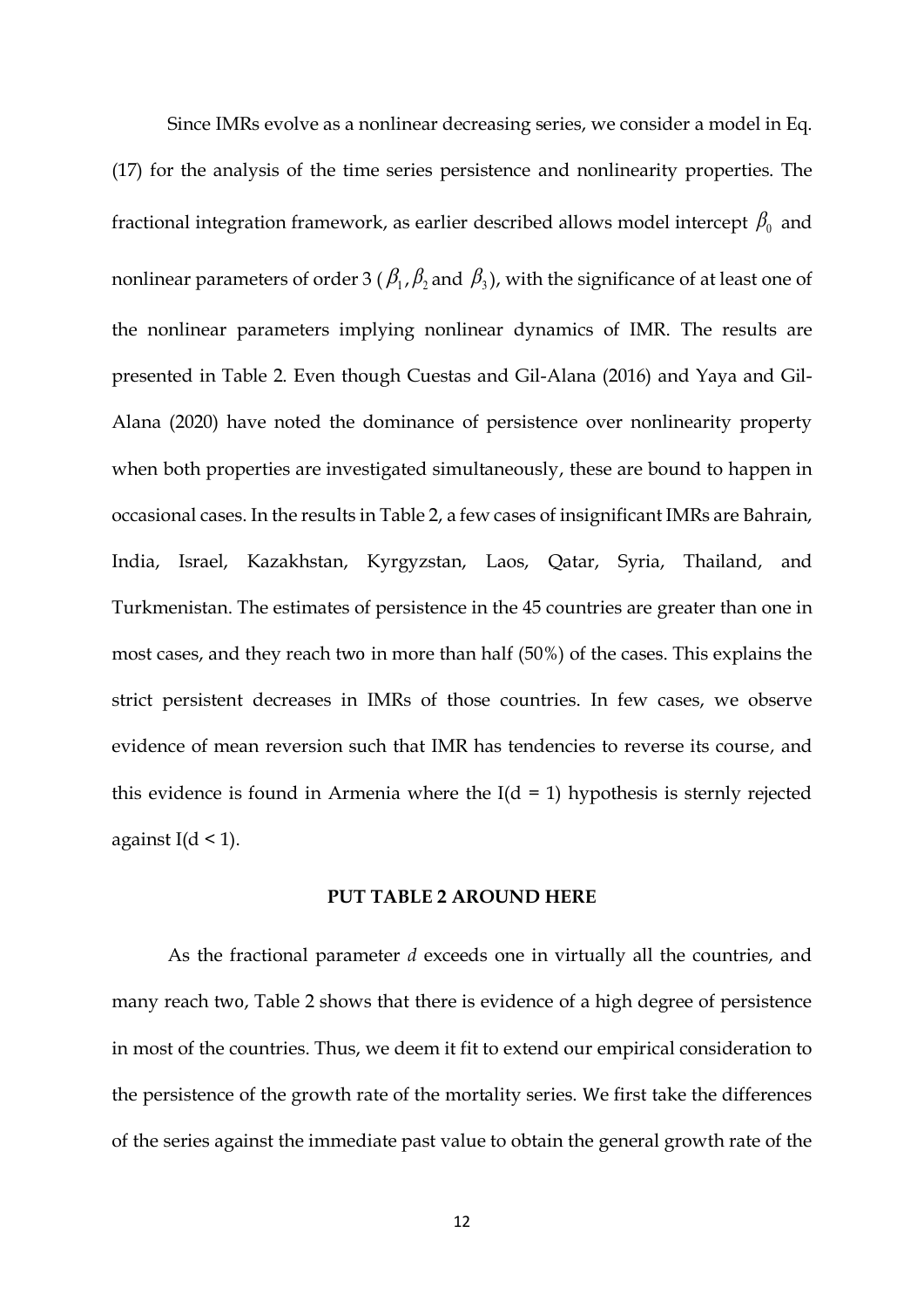mortality series.<sup>3</sup> Then, we conduct the fractional integration analysis of the newly generated series. Meanwhile, the linear model is now considered since growth rate series are not expected to exhibit nonlinear dynamics. Therefore, the linear model, following from Eqs. (1) and (4), is represented as:

$$
y_t = \beta_0 + \beta_1 t + x_t, \qquad (1 - L)^d x_t = u_t, \quad t = 1, 2, \dots,
$$
 (18)

where  $u_t$  is assumed to follow a white noise process.

As a common empirical practice in the literature, Eq. (18) is estimated under three scenarios: the first is when the model is assumed to have no deterministic terms. The second assumes only intercept, while the third assumes the significance of both intercept and linear time trends.

 The results are presented in Table 3 with outcomes of the best model in bold font as judged by the t-values. We first observed that the fractional differencing parameter is not significant in two countries, namely Armenia and Myanmar, suggesting that persistence cannot be attributed to their mortality growth rates. For other countries, the significance is not found for the time trend, except in Israel, Kuwait, Palestinian, Thailand, and UAE. The insignificance of the time trends in most of the countries is supported by the disclosure of Yaya and Gil-Alana (2020) that the growth rate series of IMR is not expected to give a significant linear trend under the linear specification of Robinson (1994) to indicate that IMR growth is constant over time. In contrast, a significant positive slope in IMR growth rate implies slower growth

 $\overline{a}$ 

<sup>&</sup>lt;sup>3</sup> The growth rate of the mortality series is mathematically computed as:  $g_t = 100 * (\frac{r_t - r_{t-1}}{r_{t-1}})$ , where  $g_t$  is the growth rate, and  $r_t$  and  $r_{t-1}$ , respectively denote present mortality rate and one period-lagged mortality rate.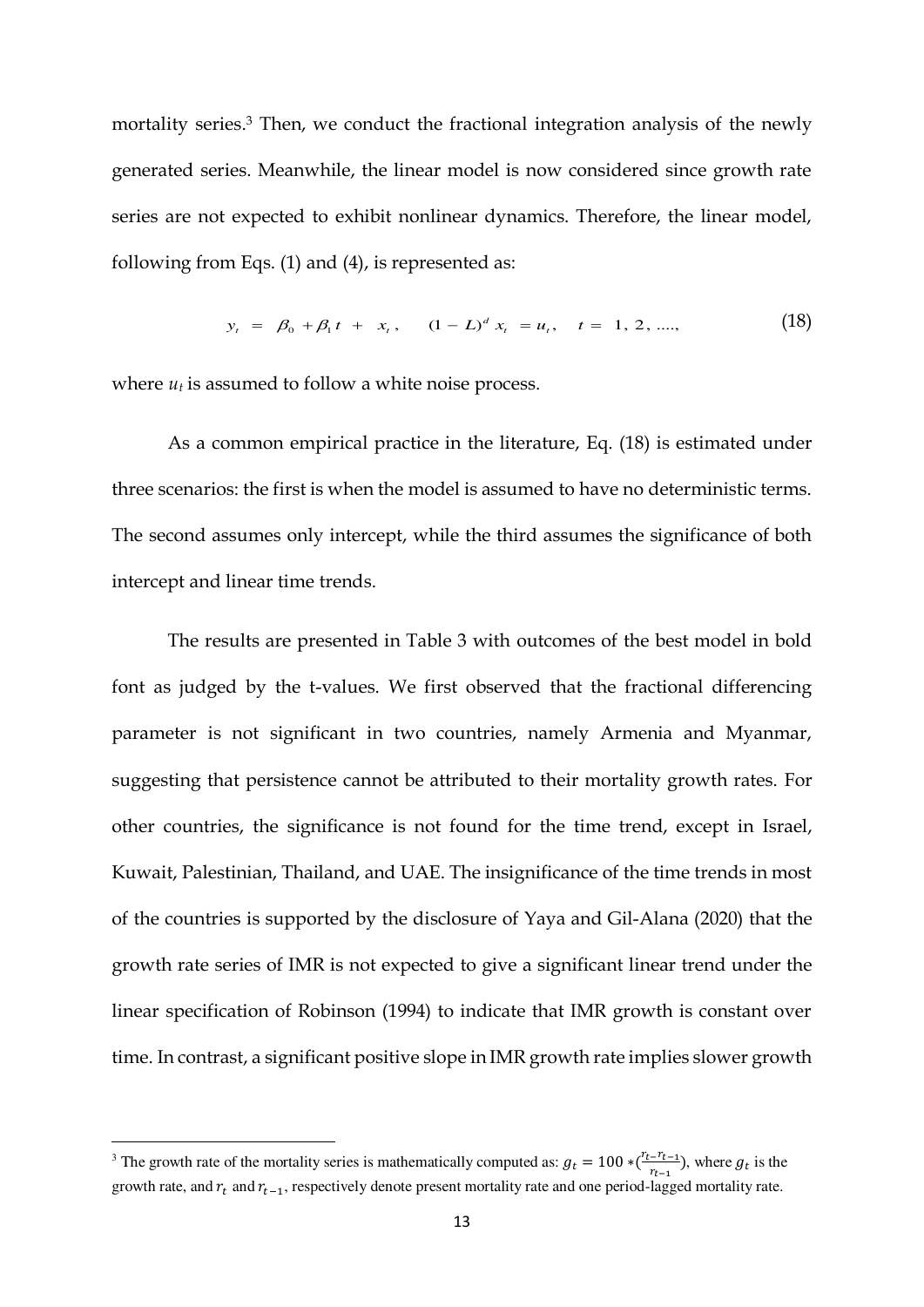than initial IMR decline, leading to a faster reduction towards the end of the sample. For negative significant linear trend slope, this means that there is a retarding decline in IMR; this is called mean reversion, and it signals danger. Out of the seven (7) countries with significant time trends, three states (Armenia, Myanmar, and Thailand) indicate a negative trend, while the remaining four countries (Israel, Kuwait, Palestinian, and UAE) indicate a positive trend. Except for Palestinians, the growth rate of IMR for the other six countries shows evidence of mean reversion. For the remaining states, the model with no deterministic terms or an intercept is favoured, with most countries going with the former.

Notwithstanding, 35 countries of the 45 Asian countries have *d* values being I(d ≥ 1). For other countries, however, the values of *d* are lower than one, leading to the rejection of the unit root null hypothesis of  $I(d = 1)$  against the alternative of mean reversion,  $I(d \leq 1)$ . The remaining ten countries with mean reversion evidence are Armenia, Indonesia, Israel, Japan, Kuwait, Myanmar, Saudi Arabia, Sri Lanka, Thailand, and UAE. A graphical illustration of the mean reversion tendency of these countries is reported in Fig. 1 in which the growth rate series of IMR is plotted with actual IMR series. It is observed that the trends of the growth rate series are not explosive but appear to fluctuate around a mean value.

 In countries where mean reversion is established, there must be ideal and calculative policy measures to keep mortality rates low because the occurrence of positive shocks that reduce IMRs may only last for a short period before there is a reverse. On the other hand, the effect of adverse shocks that increase IMRs in countries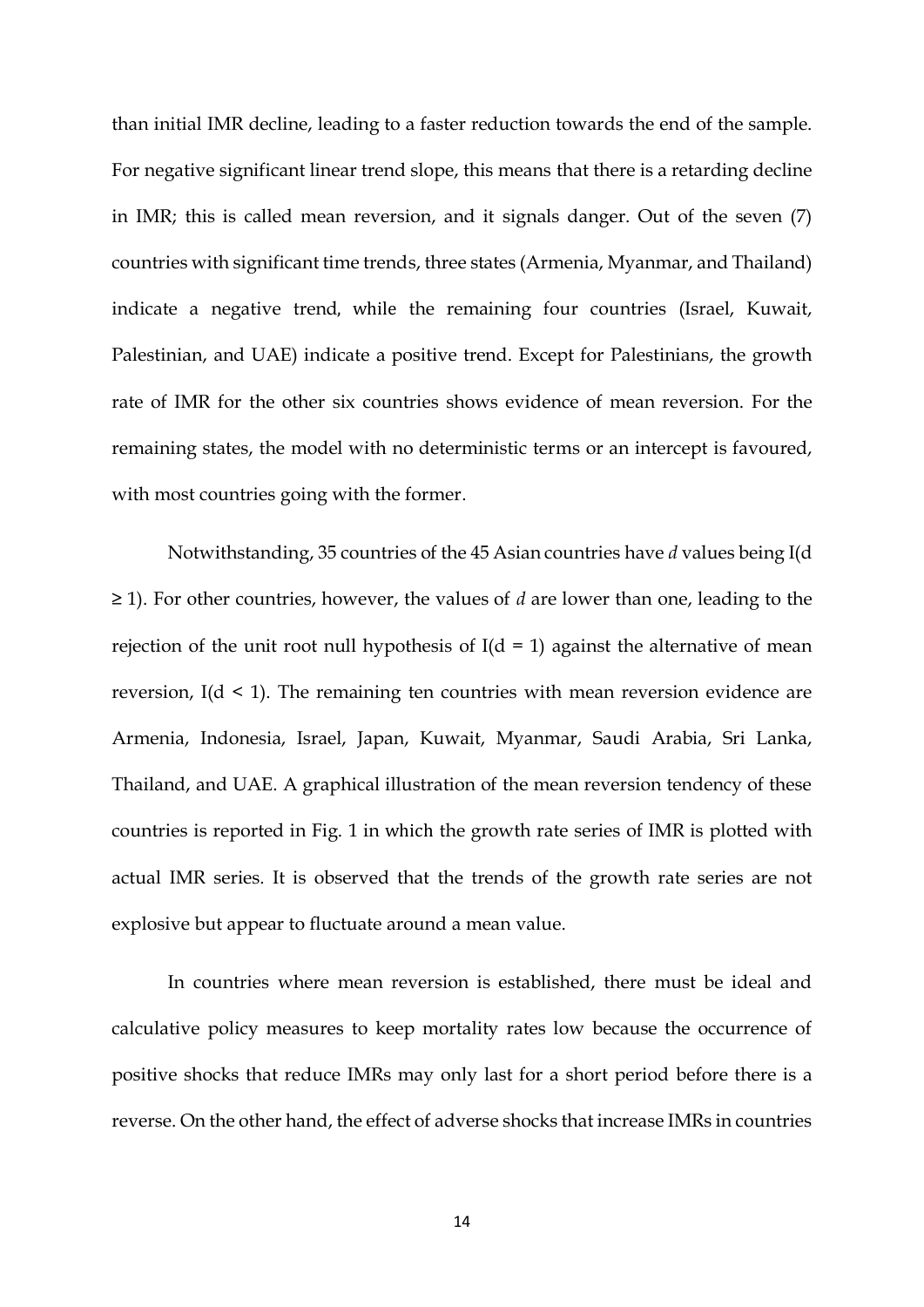where persistence is found can be permanent unless strong policy measures are formulated. We provide a summary of the results in Table 4 for conciseness.

#### **PUT TABLES 3 AND 4 AROUND HERE**

## **4. Conclusion**

The present paper investigates infant mortality rates (IMR) in 45 Asian countries by examining time-series persistence and nonlinearity features in the IMRs. The analysis is conducted in fractional I(*d*) setup, which is more flexible and appealing than the standard methods of integer time series differencing. Chebyshev polynomial in time is used to mimic the nonlinear dynamics of mortality rate series, and the results show evidence of nonlinearity of IMR except in few cases including Bahrain, India, Israel, Kazakhstan, Kyrgyzstan, Laos, Qatar, Syria, Thailand, and Turkmenistan. IMR persists strongly, with persistence estimates all greater than one, reaching two in many cases, except for Armenia where this is found to be less than one. Further probing into the mortality rate estimation leads to the computation of the growth rate to check if growths of the mortality rate would indicate varying persistence levels. The results find evidence of mean reversion in the growth of IMR in Armenia, Indonesia, Israel, Japan, Kuwait, Myanmar, Saudi Arabia, Sri Lanka, Thailand, and UAE. At the same time, the remaining 35 Asian countries will continue to experience consistent decline/negative growth in their IMRs over the years, given the current health management strategy in those Asian countries.

 Special attention is therefore required in the health management of those listed ten countries where mean reversion is found, noting that positive shocks effect on the

15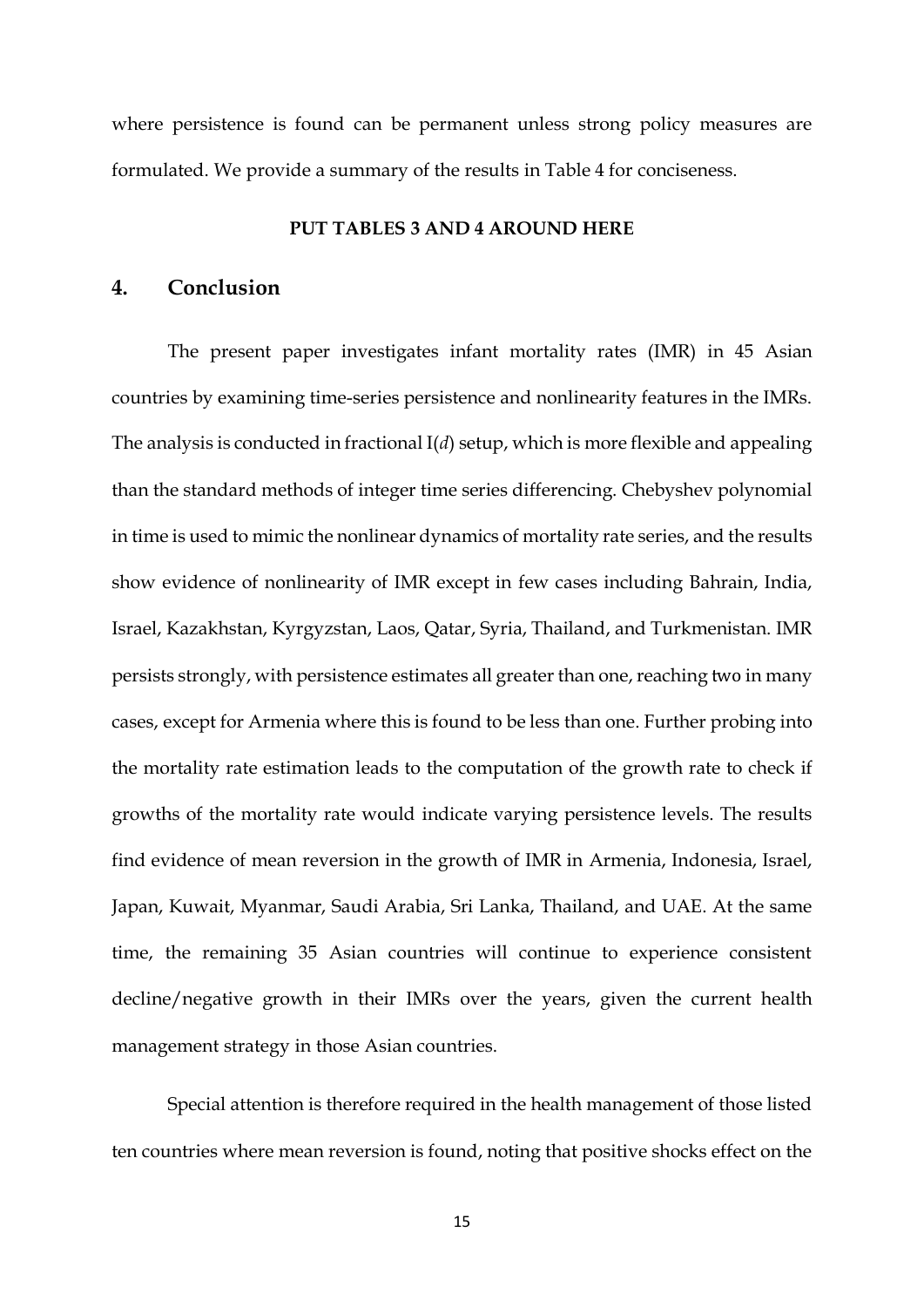IMR growth rate will disappear by themselves over time unless policy actions are taken.

 Another alternative modeling approach that simultaneously captures the persistence of mortality rate and nonlinearity is given in Caporale and Gil-Alana (2007) based on smooth transition nonlinearity, but this approach is more challenging to implement.

### **Compliance with Ethical Standards:**

**Funding**: no funding was received.

**Conflict of Interest:** The authors declare that they have no conflict of interest.

#### **References**

Booth, H. (2006). Demographic Forecasting: 1980–2005 in Review. *International Journal of Forecasting, 22,* 547–581.

Booth, H., Maindonald, J., & Smith, L. (2002). Applying Lee-Carter under conditions of variable mortality decline. *Population Studies, 56,* 325–336.

Caporale, G. M. & Gil-Alana, L. A. (2015). Infant mortality rates: time trends and fractional integration. *Journal of Applied Statistics*, 42(3), 589-602.

Cuestas, J. C. & Gil-Alana, L. A. (2016). A nonlinear approach with long range dependence based on Chebyshev polynomials. *Studies in Nonlinear Dynamics and Econometrics*, 20(1), 57-94.

Federal Reserve Bank of St Louis (2020). Infant Mortality Rate, Number per 1,000 Live Births, Annual, Not Seasonally Adjusted. Federal Reserve Economic Data (FRED). [https://fred.stlouisfed.org/searchresults?st=infant+mortality+rate.](https://fred.stlouisfed.org/searchresults?st=infant+mortality+rate) Date last accessed: 12.07.2020.

Granger, C. W. J. & Joyeux, R. (1980). An introduction to long memory time series and fractional differencing. *Journal of Time Series Analysis*, 1(1), 15-29.

Hill, K., Pande, R., Mahy M. & Jones, G. (1999). Trends in Child Mortality in the Developing World: 1960-1990. UNICEF. New York, NY 10017 USA.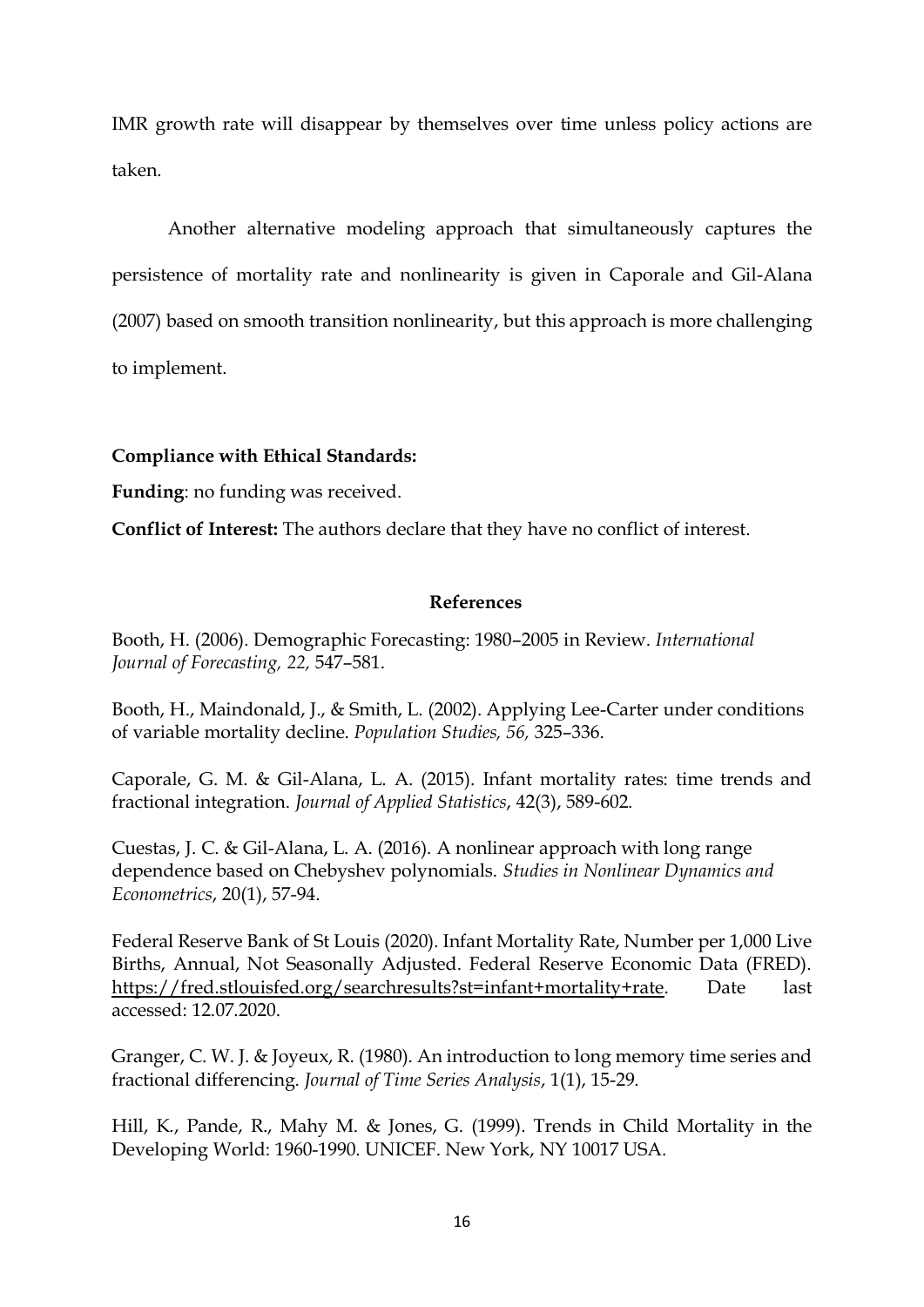Hosking, J. R. M. (1981). Fractional Differencing. *Biometrica*, 68(1), 168-176.

Lee, R. & Carter, L. (1992). Modeling and forecasting U.S. mortality. *Journal of the American Statistical Association, 87*(419), 659–675.

Park, R. E. & Mitchell, B. M. (1980). Estimating the autocorrelated error model with trended data, *Journal of Econometrics*, 13(2), 185-201.

Robinson, P. M. (1994). Efficient tests of nonstationary hypotheses. *Journal of the American Statistical Association*, 89(No.428), 1420-1437.

Shang, H. L., Hyndman, R. J., & Booth, H. (2011). Point and interval forecasts of mortality rates and life expectancy. A comparison of ten principal component methods for forecasting mortality rates. *Demographic Research, 25*(5), 173–214.

UNICEF (2013). Levels & Trends in Child Mortality. Report 2013, United Nations Children's Fund.

Vogelsang, T. J. (1998). Trend function hypothesis testing in the presence of serial correlation. *Econometrica*, 66(1), 123-148.

Wang, H., et al. (2017). Global, regional, and national under-5 mortality, adultmortality, age-specific mortality, and life expectancy,1970–2016: a systematic analysis for the Global Burden of Disease Study 2016. *Lancet* 2017; 390: 1084–1150.

Woodward, W. A. & Gray, H. L. (1993). Global warming and the problem of testing for trend in time series data, *Journal of Climate*, 6(5), 953-962.

World Bank Group.

[https://data.worldbank.org/indicator/SP.DYN.LE00.IN?locations=ZG.](https://data.worldbank.org/indicator/SP.DYN.LE00.IN?locations=ZG) Accessed 17.03.2018.

World Population Review (2017). Life Expectancy by Country 2017. Available Online: https://worldpopulationreview.com. Accessed on 15 April 2020.

You, D., Hug, L., Ejdemyr, S. & Beise, J. (2015). Levels and trends in child mortality. Report 2015. Estimates developed by the UN Inter-agency Group for Child Mortality Estimation. New York: United Nations Children's Fund. [http://www.childmortality.org/filesv20/download/IGME%20report%202015%20c](http://www.childmortality.org/filesv20/download/IGME%20report%202015%20child%20mortality%20final.pdf) [hild%20mortality%20final.pdf](http://www.childmortality.org/filesv20/download/IGME%20report%202015%20child%20mortality%20final.pdf) . Accessed 15 April 2020.

Yaya, O. S. and Gil-Alana, L. A. (2020). Modelling Long range dependence and Nonlinearity in the Infant Mortality Rates of Africa countries. *To appear in* International Advances of Economic Research.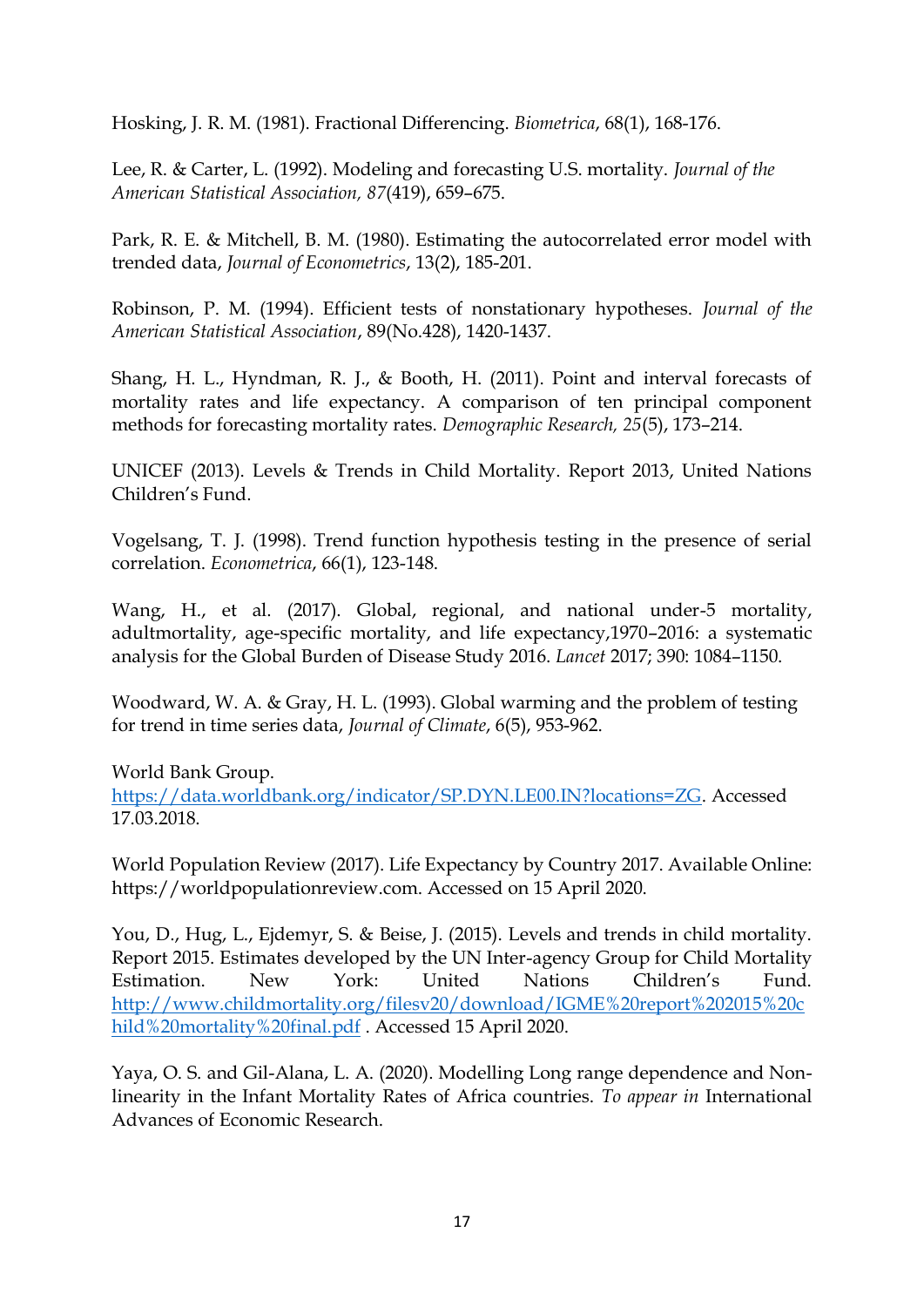| Country                  | Time period | <b>Starting IMR</b> | <b>Ending IMR</b> | % Reduction |
|--------------------------|-------------|---------------------|-------------------|-------------|
| Afghanistan              | 1961-2018   | 0.2365(44)          | 0.0479(43)        | 79.7 (13)   |
| Armenia                  | 1976-2018   | 0.0693(12)          | 0.0110(19)        | 84.1 (18)   |
| Azerbaijan               | 1982-2018   | 0.0855(16)          | 0.0920(45)        | 77.5 (12)   |
| Bahrain                  | 1960-2018   | 0.1337(30)          | 0.0061(6)         | 95.4 (43)   |
| Bangladesh               | 1960-2018   | 0.1736(37)          | 0.0251(34)        | 85.5(20)    |
| Bhutan                   | 1969-2018   | 0.1874(40)          | 0.0248(33)        | 86.8 (23)   |
| <b>Brunei</b>            | 1983-2018   | 0.0116(1)           | 0.0098(17)        | 15.5(1)     |
| Cambodia                 | 1975-2018   | 0.1777(38)          | 0.0240(32)        | 86.5(22)    |
| China                    | 1969-2018   | 0.0837(15)          | 0.0074(12)        | 91.2(35)    |
| India                    | 1960-2018   | 0.1614(34)          | 0.0299(36)        | 81.5(16)    |
| Indonesia                | 1960-2018   | 0.1487(33)          | 0.0211(29)        | 85.8 (21)   |
| Iran                     | 1971-2018   | 0.1255(28)          | 0.0124(20)        | 90.1(33)    |
| Iraq                     | 1960-2018   | 0.1294(29)          | 0.0225(30)        | 82.6 (17)   |
| Israel                   | 1974-2018   | 0.0248(2)           | 0.0030(3)         | 87.9 (27)   |
| Japan                    | 1960-2018   | 0.0304(4)           | 0.0018(1)         | 94.1 (39)   |
| Jordan                   | 1960-2018   | 0.1070(22)          | 0.0139(22)        | 87.0 (24)   |
| Kazakhstan               | 1971-2018   | 0.0682(11)          | 0.0088(15)        | 87.1 (25)   |
| Korea                    | 1985-2018   | 0.0277(3)           | 0.0137(21)        | 50.5(2)     |
| Kuwait                   | 1960-2018   | 0.0977(19)          | 0.0067(10)        | 93.1 (37)   |
| Kyrgyzstan               | 1975-2018   | 0.0878(17)          | 0.0169(26)        | 80.8 (15)   |
| Laos                     | 1978-2018   | 0.1448(32)          | 0.0376(39)        | 74.0 (8)    |
| Lebanon                  | 1960-2018   | 0.0566(8)           | 0.0064(7)         | 88.7 (30)   |
| Malaysia                 | 1960-2018   | 0.0673(10)          | 0.0067(10)        | 90.0(32)    |
| Maldives                 | 1964-2018   | 0.2101(41)          | 0.0074(12)        | 96.5(45)    |
| Mongolia                 | 1978-2018   | 0.1179(26)          | 0.0140(23)        | 88.1 (29)   |
| Myanmar                  | 1968-2018   | 0.1226(27)          | 0.0368(38)        | 70.0(6)     |
| Nepal                    | 1960-2018   | 0.2161(42)          | 0.0267(35)        | 87.6 (26)   |
| Oman                     | 1963-2018   | 0.2163(43)          | 0.0098(18)        | 95.5 (44)   |
| Pakistan                 | 1960-2018   | 0.1857(39)          | 0.0572(44)        | 69.2(5)     |
| Palestinian <sup>4</sup> | 1975-2018   | 0.0767(14)          | 0.0173(27)        | 77.4 (11)   |
| Philippine               | 1960-2018   | 0.0666(9)           | 0.0225(30)        | 66.2(4)     |
| Qatar                    | 1969-2018   | 0.0532(6)           | 0.0058(4)         | 89.1 (31)   |
| Saudi Arabia             | 1972-2018   | 0.1094(23)          | 0.0060(5)         | 94.5 (40)   |
| Singapore                | 1960-2018   | 0.0354(5)           | 0.0023(2)         | 93.5 (38)   |
| Sri Lanka                | 1960-2018   | 0.0706(13)          | 0.0064(7)         | 90.9 (34)   |
| Syria                    | 1960-2018   | 0.1169(24)          | 0.0140(23)        | 88.0 (28)   |
| Tajikistan               | 1972-2018   | 0.1177(25)          | 0.0304(37)        | 74.2 (9)    |
| Thailand                 | 1960-2018   | 0.1013(20)          | 0.0078(14)        | 92.3 (36)   |
| Timor-Leste              | 1985-2018   | 0.1628(35)          | 0.0393(41)        | 75.9 (10)   |
| Turkey                   | 1960-2018   | 0.1723(36)          | 0.0091(16)        | 94.7 (41)   |
| Turkmenistan             | 1977-2018   | 0.1046(21)          | 0.0393(40)        | 62.4(3)     |
| <b>UAE</b>               | 1960-2018   | 0.1341(31)          | 0.0065(9)         | 95.2 (42)   |
| Uzbekistan               | 1979-2018   | 0.0965(18)          | 0.0191(28)        | 80.2 (14)   |
| Vietnam                  | 1964-2018   | 0.0563(7)           | 0.0165(25)        | 70.7 (7)    |
| Yemen                    | 1962-2018   | 0.2794(45)          | 0.0429(42)        | 84.6 (19)   |

**Table 1: Countries examined; sample periods and % growth rate in IMR** 

In parentheses, the ranking is based on the reduction in infant mortality rates.

 $\overline{a}$ 

<sup>&</sup>lt;sup>4</sup> In the case of Palestine due to ongoing war, IMRs were only recorded for occupied territory.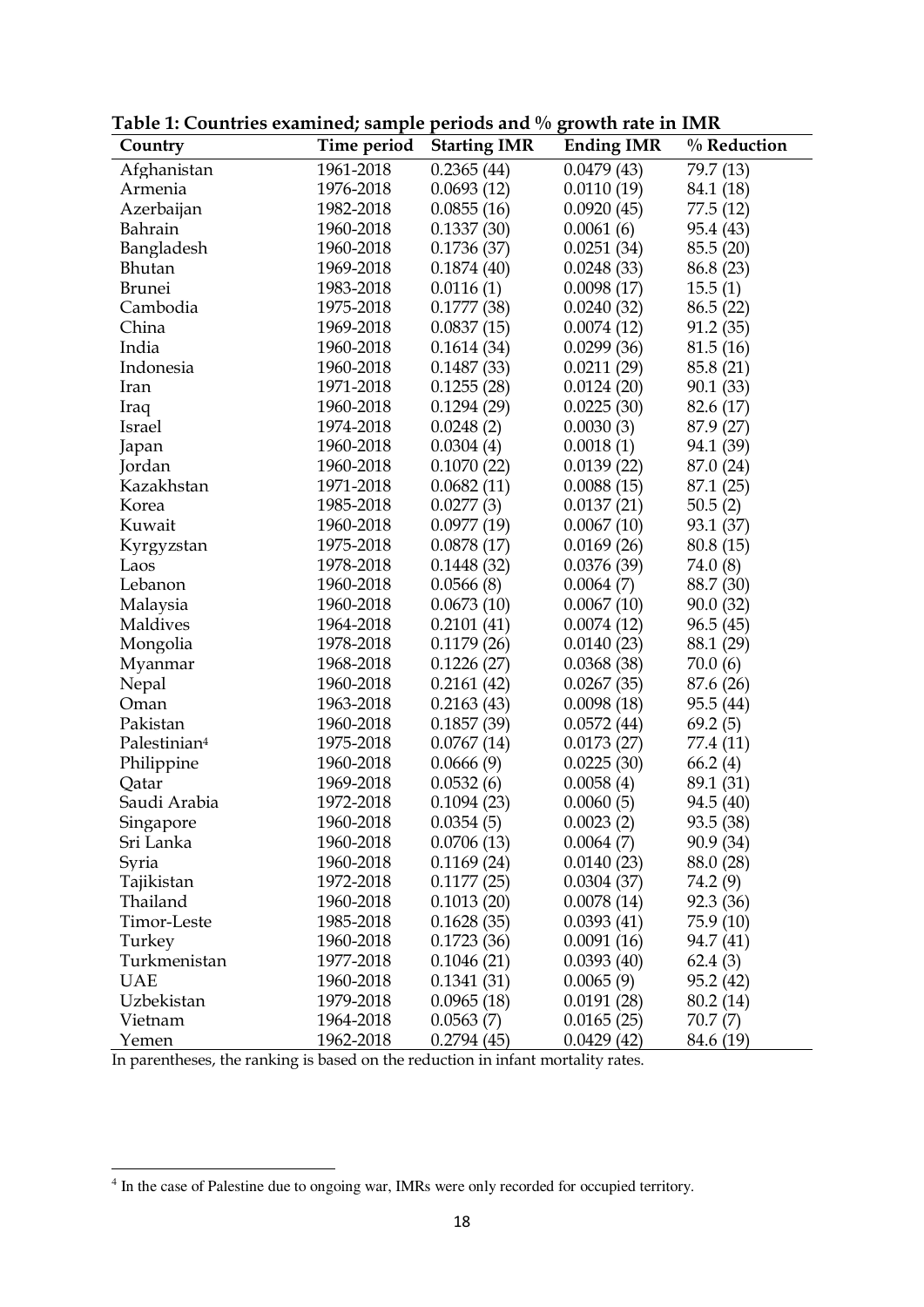| Country       | d                    |                   |                     |                   |                   |
|---------------|----------------------|-------------------|---------------------|-------------------|-------------------|
| Afghanistan   | 2.19(2.01,           | 107.43 (32.1)     | $-5.02$ $(-4.39)$   | 1.19(2.13)        | $-0.05$ $(-0.06)$ |
| Armenia       | 0.65(0.40,           | $-2.72(-1.06)$    | 16.09 (22.7)        | 2.03(4.51)        | 1.32(3.80)        |
| Azerbaijan    | 2.66(2.35,           | 73.01 (2.41)      | $-19.16$ ( $-$      | $-7.81(-2.44)$    | $-2.86$ $(-2.57)$ |
| Bahrain       | 2.64 (2.39,          | 112.17 (9.15)     | 0.54(0.04)          | $-3.63$ $(-0.63)$ | 0.47(0.24)        |
| Bangladesh    | 2.49 (2.25,          | 100.61(15.7)      | $-4.96(-9.33)$      | $-10.09$ ( $-$    | $-5.16(-3.48)$    |
| Bhutan        | 2.16(2.00,           | 105.16 (38.4)     | $-8.75$ $(-3.68)$   | 0.39(0.22)        | 0.56(0.78)        |
| <b>Brunei</b> | $1.63$ $(1.3, 1.94)$ | 3.04 (7.70)       | 0.10(0.63)          | 0.36(1.52)        | $-0.40(-3.49)$    |
| Cambodia      | 2.54(2.21,           | 516.56 (2.81)     | $-241.83$ ( $-$     | $-41.38$ (-       | $-4.04(-0.71)$    |
| China         | 2.29(2.11,           | 113.88 (4.35)     | $-36.49$ (-         | $-9.07$ $(-2.96)$ | 0.26(0.23)        |
| India         | 2.12(1.87,           | 70.35 (3.68)      | 1.13(0.10)          | $-1.26(-0.49)$    | $-0.60$ $(-0.64)$ |
| Indonesia     | 1.59(1.41,           | 78.65 (27.30)     | $-1.62$ ( $-2.82$ ) | 3.11(1.73)        | 0.11(0.12)        |
| Iran          | 2.36(2.11,           | 77.21 (18.2)      | $-7.85$ $(-6.67)$   | 2.96(1.09)        | 2.45(2.37)        |
| Iraq          | 2.00 (1.99,          | 79.17 (49.8)      | $-571.74$ (-        | 2.09(2.43)        | 1.39(3.89)        |
| Israel        | 1.40(1.11,           | 41.34 (1.15)      | 0.58(1.70)          | $-0.16(-0.67)$    | $-0.12(-1.13)$    |
| Japan         | 1.12(0.92,           | 79.66 (1.24)      | 0.12(1.62)          | 0.43(2.07)        | 0.20(2.83)        |
| Jordan        | 2.00(1.99,           | 70.44 (21.4)      | -717.92 (-          | 1.62(1.04)        | 0.73(1.03)        |
| Kazakhstan    | 2.93(2.50,           | 237.83 (1.48)     | $-132.55$ (-        | $-14.49$ (-       | $-0.12$ $(-0.05)$ |
| Korea         | 2.40(2.16,           | 59.66 (390.0)     | $-4.96(-8.11)$      | 0.23(0.20)        | 7.83(0.47)        |
| Kuwait        | 1.34(1.10,           | 116.71 (2.85)     | 0.56(0.91)          | 3.93(3.98)        | 0.47(1.26)        |
| Kyrgyzstan    | 2.96(2.69,           | 187.70 (2.77)     | $-98.36(-$          | $-6.13(-0.60)$    | 0.35(0.12)        |
| Laos          | 2.09 (1.91,          | 64.75 (49.2)      | $-8.07$ $(-1.55)$   | $-0.38(-0.45)$    | $-0.001$ $(-$     |
| Lebanon       | 1.00 (0.99,          | $-54382.5$ (-     | 14.59 (32.9)        | $-0.10(-0.45)$    | $-0.09(-0.61)$    |
| Malaysia      | 2.01(2.00,           | $-5518.88(537)$   | $-325.99$ (-        | 2.44(2.00)        | 0.68(1.32)        |
| Maldives      | 2.01(1.85,           | 117.54 (5.05)     | 9.27(0.63)          | 3.84(1.14)        | 2.83(2.03)        |
| Mongolia      | 2.35(2.11,           | 67.57 (23.7)      | $-5.13(-6.23)$      | $-1.42$ $(-0.78)$ | $-0.36(-0.51)$    |
| Myanmar       | 0.80(0.56,           | $-6.62$ $(-0.91)$ | 23.56 (19.9)        | 0.24(0.36)        | 2.95(5.94)        |
| Nepal         | 2.33(2.17,           | 103.47 (4.10)     | 7.83 (0.47)         | $-1.86(-0.56)$    | $-1.15(-0.94)$    |
| Oman          | 2.17(2.03,           | 148.38 (43.3)     | $-19.47$ (-         | 10.13(4.63)       | 2.01(2.25)        |
| Pakistan      | 1.00(0.99,           | $-229016.0$ (-    | 25.79 (14.5)        | $-0.003$ ( $-$    | 3.58(5.96)        |
| Palestinian   | 2.00(1.99,           | 47.32 (355.0)     | 695.46 (88.7)       | $-0.37(-0.44)$    | $-0.001$ $(-$     |
| Philippine    | 2.03(1.85,           | 49.74 (4.42)      | $-9.22(-1.29)$      | $-3.44$ $(-2.00)$ | $-3.41(-4.93)$    |
| Qatar         | 2.11(1.91,           | 36.98 (213.0)     | $-7.37(-1.57)$      | 0.23(0.20)        | $-0.001$ ( $-$    |
| Saudi Arabia  | 2.17(2.03,           | 79.68 (437.0)     | $-12.33$ (-         | $-0.38(-0.45)$    | $-0.001$ $(-$     |
| Singapore     | 1.00 (0.99,          | $-82370.0$ (-     | 6.31(8.63)          | 2.72(7.59)        | 0.79(3.26)        |
| Sri Lanka     | 1.33(1.11,           | 26.54 (2.73)      | 12.20(2.00)         | 3.98(2.00)        | $-0.34(-0.29)$    |
| Syria         | 2.08(1.94,           | 77.68 (29.8)      | $-17.01$ ( $-$      | 1.21(0.73)        | 0.77(1.10)        |
| Tajikistan    | 3.20(2.98,           | 969.60 (13.5)     | $-619.57$ (-        | $-27.19$ ( $-$    | $-4.66(-0.42)$    |
| Thailand      | 2.05(1.91,           | 61.08 (34.6)      | $-10.64$ (-         | 2.18(1.93)        | 0.71(1.49)        |
| Timor-Leste   | 2.46(2.19,           | 85.05 (48.3)      | $-8.35$ $(-11.5)$   | 0.07(0.07)        | $-0.77$ $(-1.82)$ |
| Turkey        | 2.44(2.20,           | 112.92 (17.8)     | $-4.34$ $(-7.02)$   | $-2.22(-0.55)$    | $-1.65$ $(-1.10)$ |
| Turkmenistan  | 2.41(2.12,           | 108.63 (2.82)     | $-42.64$ (-         | $-6.08(-1.59)$    | 0.78(0.59)        |
| <b>UAE</b>    | 1.00(0.99,           | $-273157.0$ (-    | 2.79(10.6)          | 14.54 (13.0)      | 7.13(9.50)        |
| Uzbekistan    | 2.85(2.54,           | 61.25(10.2)       | $-6.24$ $(-15.5)$   | $-7.28(-1.83)$    | 0.07(0.05)        |
| Vietnam       | 2.08(1.86,           | 23.12 (12.6)      | 0.99(0.38)          | 0.23(0.20)        | $-1.47$ $(-2.97)$ |
| Yemen         | 2.74 (2.45,          | 138.42 (6.73)     | $-4.70(-5.76)$      | 12.49 (0.93)      | 6.97(1.58)        |

**Table 2: Estimated coefficients in the nonlinear I(d) model given by Eq. (17)** 

Note: Values of d with the corresponding confidence intervals are given in the second column. In columns, 3-6, the bold figure denotes the significance of parameter estimate for the nonlinear deterministic model at 5% level with t statistic for the corresponding estimate in parenthesis.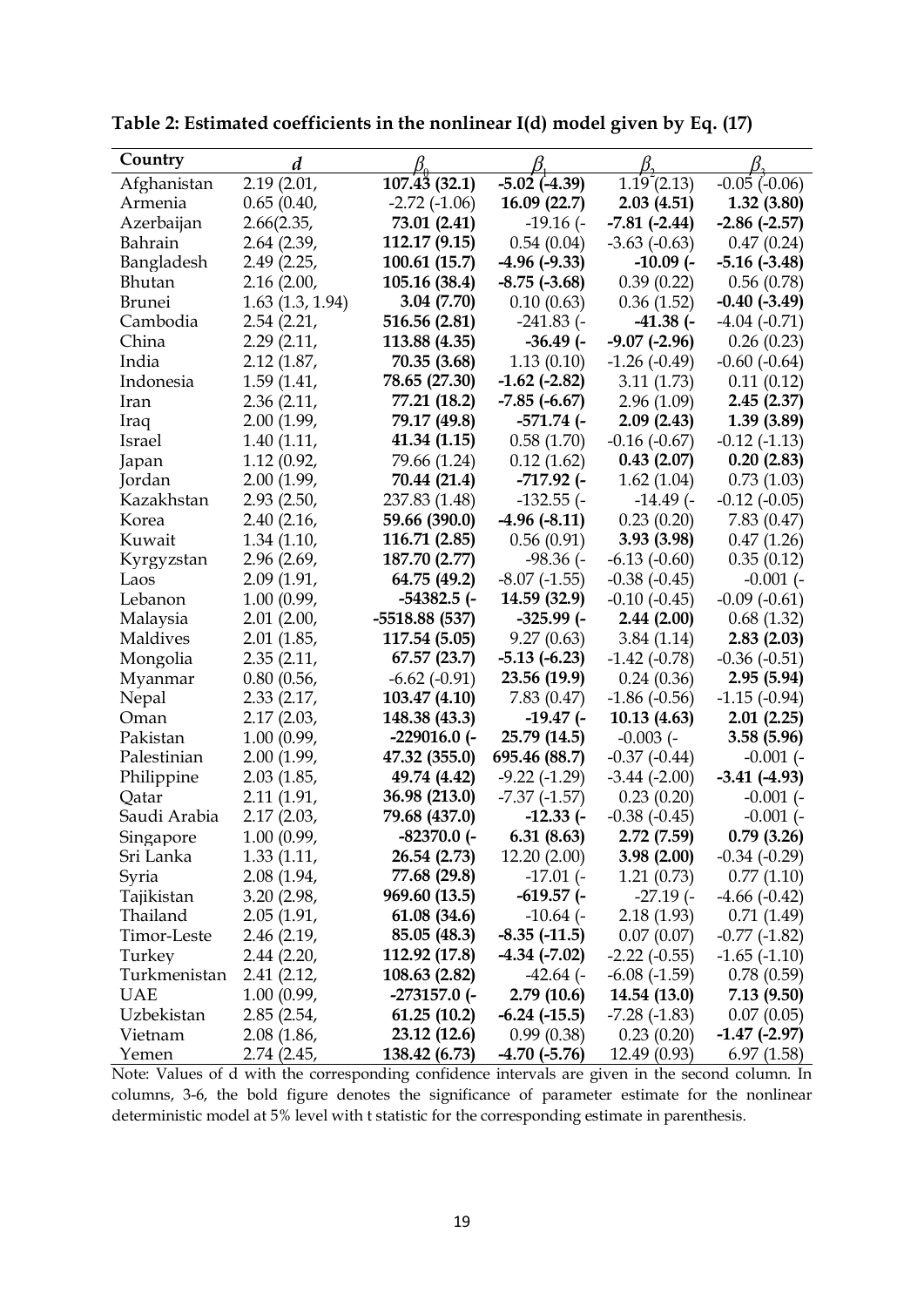| Country       | No det. Terms                         | An intercept                    | A linear time trend              |
|---------------|---------------------------------------|---------------------------------|----------------------------------|
| Afghanistan   | 1.09(0.97, 1.21)                      | 1.22(1.02, 1.42)                | 1.19(0.97, 1.41)                 |
| Armenia       | $-0.10$ $(-0.30, 0.10)$ <sup>ns</sup> | $-0.10$ $(-0.30, 0.10)$ ns      | $-0.75$ ( $-1.02$ , $-0.48$ ) ns |
| Azerbaijan    | $1.89$ $(1.60, 2.18)$                 | 1.91(1.62, 2.20)                | 1.91 (1.62, 2.20)                |
| Bahrain       | 1.30(1.06, 1.54)                      | 1.38(1.13, 1.63)                | 1.37(1.10, 1.64)                 |
| Bangladesh    | $1.29$ $(1.13, 1.45)$                 | 1.33(1.15, 1.51)                | 1.30(1.10, 1.50)                 |
| Bhutan        | 1.16(0.98, 1.34)                      | $1.23$ $(1.03, 1.43)$           | $1.23$ $(1.03, 1.43)$            |
| <b>Brunei</b> | 0.90(0.66, 1.14)                      | 0.90(0.65, 1.15)                | 0.80(0.51, 1.09)                 |
| Cambodia      | 1.80(1.51, 2.09)                      | $2.23$ $(1.84, 2.62)$           | 2.23(1.84, 2.62)                 |
| China         | 1.39(1.15, 1.63)                      | 1.40(1.16, 1.64)                | 1.40(1.16, 1.64)                 |
| India         | 1.18(1.06, 1.30)                      | 1.35(1.17, 1.53)                | 1.27(1.05, 1.49)                 |
| Indonesia     | 0.20(0.04, 0.36)                      | 0.20(0.04, 0.36)                | $-0.01$ $(-0.21, 0.19)$          |
| Iran          | $1.12$ (0.88, 1.36)                   | 1.12(0.88, 1.36)                | 1.09(0.84, 1.34)                 |
| Iraq          | 1.01(0.91, 1.11)                      | 1.13(0.95, 1.31)                | 1.12(0.94, 1.30)                 |
| Israel        | $0.66$ $(0.42, 0.90)$                 | $0.66$ $(0.42, 0.90)$           | $0.48$ $(0.21, 0.75)$            |
| Japan         | 0.36(0.18, 0.54)                      | $0.36$ $(0.18, 0.54)$           | $0.10$ ( $-0.12$ , $0.32$ )      |
| Jordan        | 1.00(0.94, 1.06)                      | 1.00(0.99, 1.01)                | 1.23(1.05, 1.41)                 |
| Kazakhstan    | $1.72$ $(1.50, 1.94)$                 | $1.98$ $(1.73, 2.23)$           | 1.98 (1.73, 2.23)                |
| Korea         | 0.88(0.68, 1.08)                      | 0.87(0.67, 1.07)                | $0.87$ $(0.67, 1.07)$            |
| Kuwait        | 0.53(0.35, 0.71)                      | 0.53(0.35, 0.71)                | $0.41$ $(0.21, 0.61)$            |
| Kyrgyzstan    | $1.54$ $(1.25, 1.83)$                 | 1.77(1.44, 2.10)                | 1.77(1.44, 2.10)                 |
| Laos          | 0.98(0.80, 1.16)                      | 0.98(0.78, 1.18)                | 0.87(0.62, 1.12)                 |
| Lebanon       | 1.09(0.91, 1.27)                      | 1.09(0.89, 1.29)                | 1.08(0.88, 1.28)                 |
| Malaysia      | 0.91(0.71, 1.11)                      | 0.92(0.72, 1.12)                | 0.87(0.65, 1.09)                 |
| Maldives      | $0.87$ $(0.67, 1.07)$                 | 0.87(0.67, 1.07)                | 0.87(0.67, 1.07)                 |
| Mongolia      | 1.29(1.09, 1.49)                      | 1.40(1.16, 1.64)                | 1.40 (1.16, 1.64)                |
| Myanmar       | $-0.05$ ( $-0.23$ , $0.13$ ) ns       | $-0.05$ ( $-0.23$ , $0.13$ ) ns | $-0.40$ ( $-0.62$ , $-0.18$ ) ns |
| Nepal         | 1.04(0.92, 1.16)                      | $1.22$ $(1.02, 1.42)$           | 1.21(1.01, 1.41)                 |
| Oman          | 1.20(1.02, 1.38)                      | 1.21(1.03, 1.39)                | 1.19(1.01, 137)                  |
| Pakistan      | 1.07(0.95, 1.19)                      | 1.25(1.07, 1.43)                | 1.25(1.07, 1.43)                 |
| Palestinian   | 0.98(0.82, 1.14)                      | 1.00(0.99, 1.01)                | 0.81(0.54, 1.08)                 |
| Philippine    | 1.28(1.08, 1.48)                      | 1.31(1.09, 1.53)                | 1.31(1.09, 1.53)                 |
| Qatar         | 0.85(0.63, 1.07)                      | 0.85(0.63, 1.07)                | 0.85(0.63, 1.07)                 |
| Saudi Arabia  | 0.58(0.34, 0.82)                      | 0.58(0.34, 0.82)                | 0.55(0.31, 0.79)                 |
| Singapore     | 0.91(0.66, 1.16)                      | 0.91(0.66, 1.16)                | 0.87(0.60, 1.14)                 |
| Sri Lanka     | $0.02$ (-0.20, 0.24)                  | $0.02$ ( $-0.20$ , $0.24$ )     | $0.01$ ( $-0.21$ , $0.23$ )      |
| Syria         | 0.94(0.74, 1.14)                      | 0.94(0.74, 1.14)                | 0.87(0.65, 1.09)                 |
| Tajikistan    | 2.35(1.98, 2.72)                      | 2.37(2.00, 2.74)                | 2.37(2.00, 2.74)                 |
| Thailand      | 0.65(0.47, 0.83)                      | 0.65(0.47, 0.83)                | $0.42$ (0.20, 0.64)              |
| Timor-Leste   | 1.38(1.03, 1.73)                      | 1.38(1.03, 1.73)                | 1.38(1.03, 1.73)                 |
| Turkey        | 0.95(0.79, 1.11)                      | 0.96(0.80, 1.12)                | 0.87(0.67, 1.07)                 |
| Turkmenistan  | $1.56$ $(1.29, 1.83)$                 | 1.63(1.34, 1.92)                | 1.63 (1.34, 1.92)                |
| <b>UAE</b>    | $0.83$ $(0.67, 0.99)$                 | $0.83$ $(0.67, 0.99)$           | 0.73(0.55, 0.91)                 |
| Uzbekistan    | 1.54(1.32, 1.76)                      | 1.93(1.62, 2.24)                | 1.93 (1.62, 2.24)                |
| Vietnam       | 1.15(0.95, 1.35)                      | 1.19(0.97, 1.41)                | 1.19(0.97, 1.41)                 |
| Yemen         | 1.71(1.46, 1.96)                      | $2.01$ (1.70, 2.32)             | 2.02 (1.73, 2.31)                |

**Table 3: Estimates of d on the growth rate series based on the model given by Eq. (18)**

In bold indicates selected results based on the significant deterministic terms of no intercept and trend, intercept only, and intercept with the trend. "ns" implies d values for Armenia and Myanmar are not significant. This indicates that the series are invertible, which is similar to mean reversion. Tests were computed at a 5% level of significance.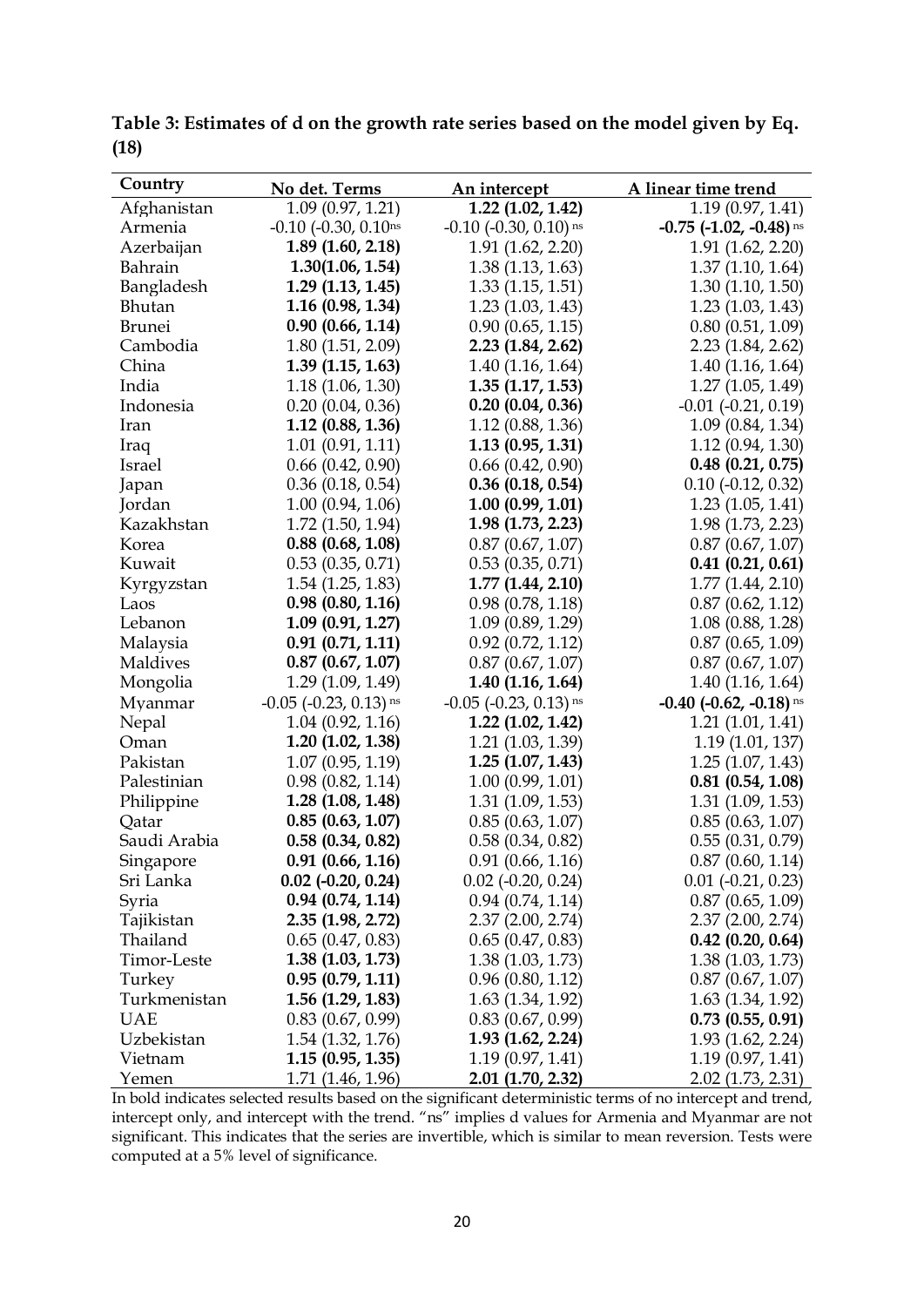| Mean reversion | Unit roots    | I(d > 1)     |
|----------------|---------------|--------------|
| (d < 1)        | $(d = 1)$     |              |
| Armenia        | Bhutan        | Afghanistan  |
| Indonesia      | <b>Brunei</b> | Azerbaijan   |
| Israel         | Iran          | Bahrain      |
| Japan          | Iraq          | Bangladesh   |
| Kuwait         | Jordan        | Cambodia     |
| Myanmar        | Korea         | China        |
| Saudi Arabia   | Laos          | India        |
| Sri Lanka      | Lebanon       | Kazakhstan   |
| Thailand       | Malaysia      | Kyrgyzstan   |
| UAE            | Maldives      | Mongolia     |
|                | Palestinian   | Nepal        |
|                | Qatar         | Oman         |
|                | Singapore     | Pakistan     |
|                | Syria         | Philippine   |
|                | Turkey        | Tajikistan   |
|                | Vietnam       | Timor-Leste  |
|                |               | Turkmenistan |
|                |               | Uzbekistan   |
|                |               | Yemen        |

# **Table 4: How persistent are the IMR growth rates in Asia?**